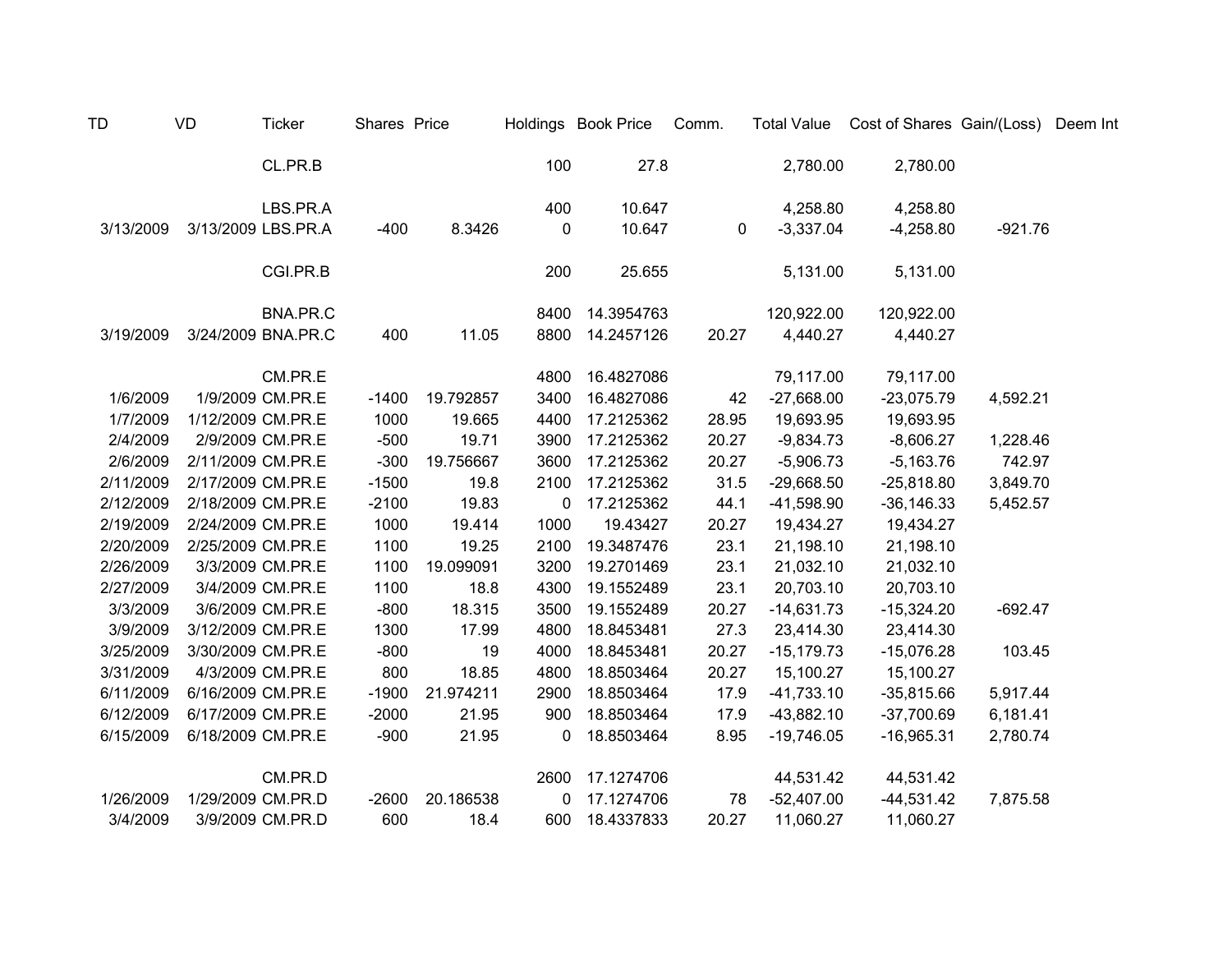| 3/4/2009  | 3/9/2009 CM.PR.D   | $-600$  | 19.275    | 0    | 18.4337833 | 20.27 | $-11,544.73$ | $-11,060.27$ | 484.46    |
|-----------|--------------------|---------|-----------|------|------------|-------|--------------|--------------|-----------|
| 4/15/2009 | 4/20/2009 CM.PR.D  | 2000    | 20.599    | 2000 | 20.62      | 42    | 41,240.00    | 41,240.00    |           |
| 4/23/2009 | 4/28/2009 CM.PR.D  | 1500    | 20.848    | 3500 | 20.7267143 | 31.5  | 31,303.50    | 31,303.50    |           |
| 5/1/2009  | 5/6/2009 CM.PR.D   | 2500    | 20.85     | 6000 | 20.7868333 | 52.5  | 52,177.50    | 52,177.50    |           |
| 5/25/2009 | 5/28/2009 CM.PR.D  | $-3000$ | 22.301    | 3000 | 20.7868333 | 26.85 | $-66,876.15$ | $-62,360.50$ | 4,515.65  |
| 5/26/2009 | 5/29/2009 CM.PR.D  | $-100$  | 22.55     | 2900 | 20.7868333 | 8.95  | $-2,246.05$  | $-2,078.68$  | 167.37    |
| 5/27/2009 | 6/1/2009 CM.PR.D   | $-2900$ | 22.355517 | 0    | 20.7868333 | 26.85 | $-64,804.15$ | $-60,281.82$ | 4,522.33  |
|           | CM.PR.G            |         |           | 1100 | 17.75      |       | 19,525.00    | 19,525.00    |           |
| 1/27/2009 | 1/30/2009 CM.PR.G  | 1400    | 18.907857 | 2500 | 18.4151999 | 42    | 26,513.00    | 26,513.00    |           |
| 2/13/2009 | 2/19/2009 CM.PR.G  | $-300$  | 19.19     | 2200 | 18.4151999 | 20.27 | $-5,736.73$  | $-5,524.56$  | 212.17    |
| 2/17/2009 | 2/20/2009 CM.PR.G  | $-1000$ | 18.881    | 1200 | 18.4151999 | 20.27 | $-18,860.73$ | $-18,415.20$ | 445.53    |
| 2/23/2009 | 2/26/2009 CM.PR.G  | $-600$  | 18.9      | 600  | 18.4151999 | 20.27 | $-11,319.73$ | $-11,049.12$ | 270.61    |
| 2/25/2009 | 3/2/2009 CM.PR.G   | $-600$  | 18.685    | 0    | 18.4151999 | 20.27 | $-11,190.73$ | $-11,049.12$ | 141.61    |
| 2/27/2009 | 3/4/2009 CM.PR.G   | 1700    | 18.15     | 1700 | 18.171     | 35.7  | 30,890.70    | 30,890.70    |           |
| 3/3/2009  | 3/6/2009 CM.PR.G   | 3200    | 17.25     | 4900 | 17.5832449 | 67.2  | 55,267.20    | 55,267.20    |           |
| 4/2/2009  | 4/7/2009 CM.PR.G   | $-200$  | 18.99     | 4700 | 17.5832449 | 20.27 | $-3,777.73$  | $-3,516.65$  | 261.08    |
| 4/3/2009  | 4/8/2009 CM.PR.G   | $-1300$ | 18.912308 | 3400 | 17.5832449 | 27.3  | $-24,558.70$ | $-22,858.22$ | 1,700.48  |
| 4/8/2009  | 4/14/2009 CM.PR.G  | 2200    | 18.794091 | 5600 | 18.0671844 | 46.2  | 41,393.20    | 41,393.20    |           |
| 6/25/2009 | 6/30/2009 CM.PR.G  | $-2700$ | 21.207778 | 2900 | 18.0671844 | 17.9  | $-57,243.10$ | $-48,781.40$ | 8,461.70  |
| 6/29/2009 | 7/3/2009 CM.PR.G   | 2600    | 21.298846 | 5500 | 19.5965063 | 8.95  | 55,385.95    | 55,385.95    |           |
|           | SLF.PR.A           |         |           | 300  | 13.5365    |       | 4,060.95     | 4,060.95     |           |
| 2/4/2009  | 2/9/2009 SLF.PR.A  | 1900    | 16.68     | 2200 | 16.2694773 | 39.9  | 31,731.90    | 31,731.90    |           |
| 2/6/2009  | 2/11/2009 SLF.PR.A | $-2200$ | 16.580455 | 0    | 16.2694773 | 46.2  | $-36,430.80$ | $-35,792.85$ | 637.95    |
| 2/12/2009 | 2/18/2009 SLF.PR.A | 1000    | 16.577    | 1000 | 16.59757   | 20.57 | 16,597.57    | 16,597.57    |           |
| 2/18/2009 | 2/23/2009 SLF.PR.A | 3000    | 15.5      | 4000 | 15.7901425 | 63    | 46,563.00    | 46,563.00    |           |
| 2/24/2009 | 2/27/2009 SLF.PR.A | 2000    | 15.2      | 6000 | 15.6004283 | 42    | 30,442.00    | 30,442.00    |           |
| 3/4/2009  | 3/9/2009 SLF.PR.A  | $-100$  | 14.9      | 5900 | 15.6004283 | 20.27 | $-1,469.73$  | $-1,560.04$  | $-90.31$  |
| 3/30/2009 | 4/2/2009 SLF.PR.A  | $-1000$ | 15.49     | 4900 | 15.6004283 | 20.27 | $-15,469.73$ | $-15,600.43$ | $-130.70$ |
| 3/31/2009 | 4/3/2009 SLF.PR.A  | $-900$  | 15.7      | 4000 | 15.6004283 | 20.27 | $-14,109.73$ | $-14,040.39$ | 69.34     |
| 4/6/2009  | 4/9/2009 SLF.PR.A  | $-1000$ | 16.402    | 3000 | 15.6004283 | 20.27 | $-16,381.73$ | $-15,600.43$ | 781.30    |
| 4/7/2009  | 4/13/2009 SLF.PR.A | $-1000$ | 16.5      | 2000 | 15.6004283 | 20.27 | $-16,479.73$ | $-15,600.43$ | 879.30    |
| 4/8/2009  | 4/14/2009 SLF.PR.A | $-1000$ | 16.51     | 1000 | 15.6004283 | 20.27 | $-16,489.73$ | $-15,600.43$ | 889.30    |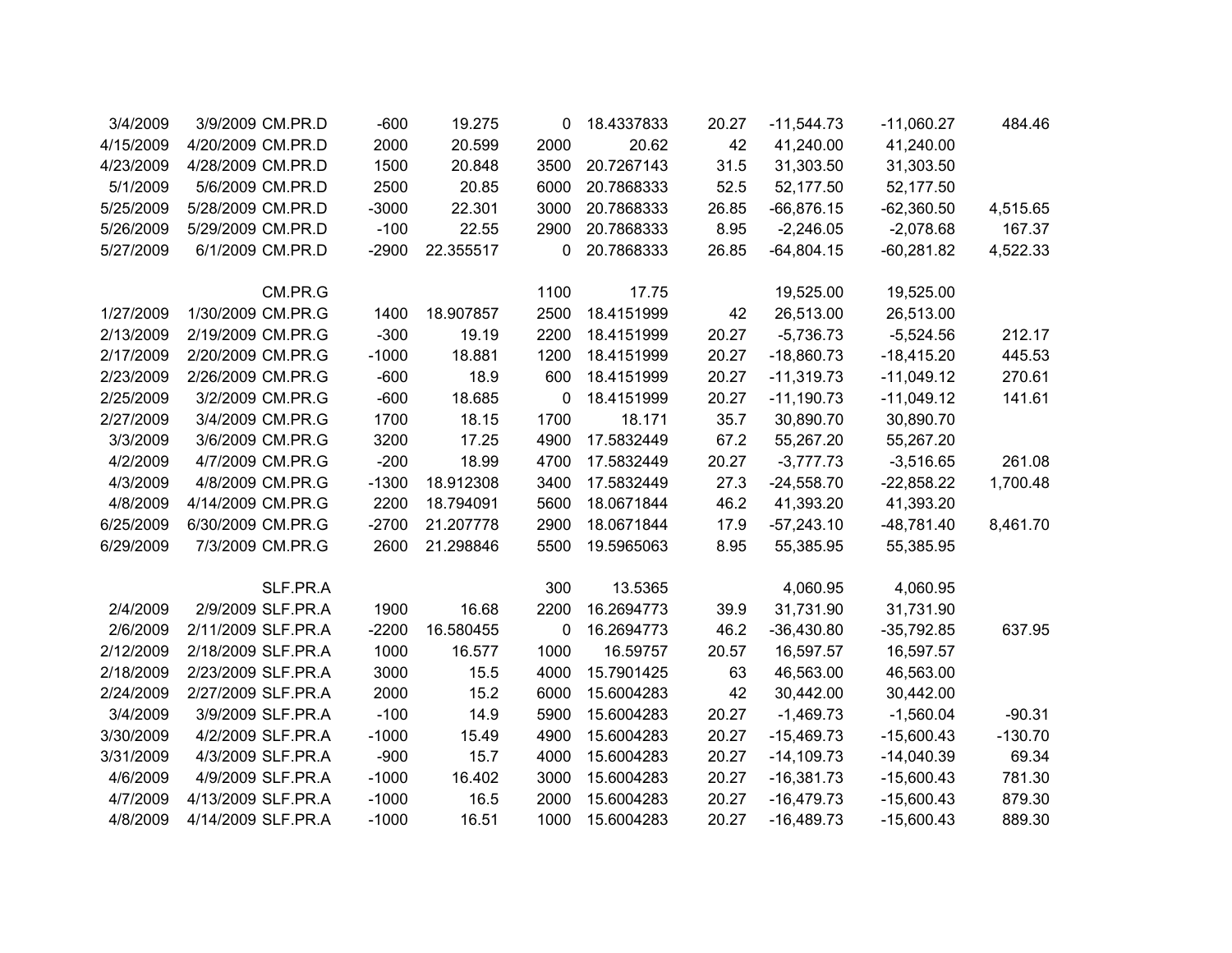| 4/15/2009 | 4/20/2009 SLF.PR.A | 700     | 16.75     | 1700        | 16.0857049 | 20.27 | 11,745.27    | 11,745.27     |          |
|-----------|--------------------|---------|-----------|-------------|------------|-------|--------------|---------------|----------|
| 4/22/2009 | 4/27/2009 SLF.PR.A | $-1700$ | 17.151765 | $\mathbf 0$ | 16.0857049 | 35.7  | $-29,122.30$ | $-27,345.70$  | 1,776.60 |
| 5/6/2009  | 5/11/2009 SLF.PR.A | 1000    | 17.395    | 1000        | 17.40395   | 8.95  | 17,403.95    | 17,403.95     |          |
| 5/25/2009 | 5/28/2009 SLF.PR.A | $-100$  | 18.17     | 900         | 17.40395   | 8.95  | $-1,808.05$  | $-1,740.40$   | 67.66    |
| 5/26/2009 | 5/29/2009 SLF.PR.A | $-900$  | 18.15     | 0           | 17.40395   | 8.95  | $-16,326.05$ | $-15,663.56$  | 662.49   |
| 6/11/2009 | 6/16/2009 SLF.PR.A | 2000    | 17.95     | 2000        | 17.95895   | 17.9  | 35,917.90    | 35,917.90     |          |
| 6/12/2009 | 6/17/2009 SLF.PR.A | 2000    | 17.92     | 4000        | 17.94395   | 17.9  | 35,857.90    | 35,857.90     |          |
| 6/16/2009 | 6/19/2009 SLF.PR.A | 1000    | 17.98     | 5000        | 17.95295   | 8.95  | 17,988.95    | 17,988.95     |          |
| 6/18/2009 | 6/23/2009 SLF.PR.A | 2000    | 18        | 7000        | 17.96895   | 17.9  | 36,017.90    | 36,017.90     |          |
|           | BMO.PR.K           |         |           | 1800        | 16.0581251 |       | 28,904.63    | 28,904.63     |          |
| 1/6/2009  | 1/9/2009 BMO.PR.K  | 1000    | 19.19     | 2800        | 17.1869911 | 28.95 | 19,218.95    | 19,218.95     |          |
| 1/7/2009  | 1/12/2009 BMO.PR.K | 600     | 19.2      | 3400        | 17.5507427 | 28.95 | 11,548.95    | 11,548.95     |          |
| 1/13/2009 | 1/16/2009 BMO.PR.K | $-1000$ | 19.65     | 2400        | 17.5507427 | 28.95 | $-19,621.05$ | $-17,550.74$  | 2,070.31 |
| 1/14/2009 | 1/19/2009 BMO.PR.K | $-2400$ | 19.76     | 0           | 17.5507427 | 72    | $-47,352.00$ | $-42, 121.78$ | 5,230.22 |
| 1/28/2009 | 2/2/2009 BMO.PR.K  | 1300    | 19.75     | 1300        | 19.78      | 39    | 25,714.00    | 25,714.00     |          |
| 1/29/2009 | 2/3/2009 BMO.PR.K  | $-1300$ | 20        | 0           | 19.78      | 39    | $-25,961.00$ | $-25,714.00$  | 247.00   |
| 3/4/2009  | 3/9/2009 BMO.PR.K  | 2000    | 17.79     | 2000        | 17.811     | 42    | 35,622.00    | 35,622.00     |          |
| 3/5/2009  | 3/10/2009 BMO.PR.K | 1300    | 17.469231 | 3300        | 17.6846365 | 27.3  | 22,737.30    | 22,737.30     |          |
| 3/19/2009 | 3/24/2009 BMO.PR.K | 1400    | 18.416429 | 4700        | 17.9088725 | 29.4  | 25,812.40    | 25,812.40     |          |
| 4/14/2009 | 4/17/2009 BMO.PR.K | 1300    | 19.169231 | 6000        | 18.1865002 | 27.3  | 24,947.30    | 24,947.30     |          |
| 4/16/2009 | 4/21/2009 BMO.PR.K | $-3000$ | 19.598667 | 3000        | 18.1865002 | 63    | $-58,733.00$ | $-54,559.50$  | 4,173.50 |
| 4/17/2009 | 4/22/2009 BMO.PR.K | 400     | 19.66     | 3400        | 18.3658149 | 20.27 | 7,884.27     | 7,884.27      |          |
| 4/21/2009 | 4/24/2009 BMO.PR.K | 600     | 19.74     | 4000        | 18.5770102 | 20.27 | 11,864.27    | 11,864.27     |          |
| 4/23/2009 | 4/28/2009 BMO.PR.K | $-3000$ | 19.936667 | 1000        | 18.5770102 | 63    | $-59,747.00$ | $-55,731.03$  | 4,015.97 |
| 4/27/2009 | 4/30/2009 BMO.PR.K | $-1000$ | 20.15     | 0           | 18.5770102 | 20.27 | $-20,129.73$ | $-18,577.01$  | 1,552.72 |
|           | GWO.PR.H           |         |           | 1000        | 16.06895   |       | 16,068.95    | 16,068.95     |          |
| 1/7/2009  | 1/12/2009 GWO.PR.H | $-1000$ | 17.45     | $\mathbf 0$ | 16.06895   | 28.95 | $-17,421.05$ | $-16,068.95$  | 1,352.10 |
| 2/2/2009  | 2/5/2009 GWO.PR.H  | 3100    | 16.709032 | 3100        | 16.730032  | 65.1  | 51,863.10    | 51,863.10     |          |
| 2/3/2009  | 2/6/2009 GWO.PR.H  | $-900$  | 17.25     | 2200        | 16.730032  | 20.27 | $-15,504.73$ | $-15,057.03$  | 447.70   |
| 2/4/2009  | 2/9/2009 GWO.PR.H  | $-300$  | 17.24     | 1900        | 16.730032  | 20.27 | $-5,151.73$  | $-5,019.01$   | 132.72   |
| 2/5/2009  | 2/10/2009 GWO.PR.H | 1400    | 16.8      | 3300        | 16.7686245 | 29.4  | 23,549.40    | 23,549.40     |          |
| 2/13/2009 | 2/19/2009 GWO.PR.H | 900     | 16.87     | 4200        | 16.795174  | 20.27 | 15,203.27    | 15,203.27     |          |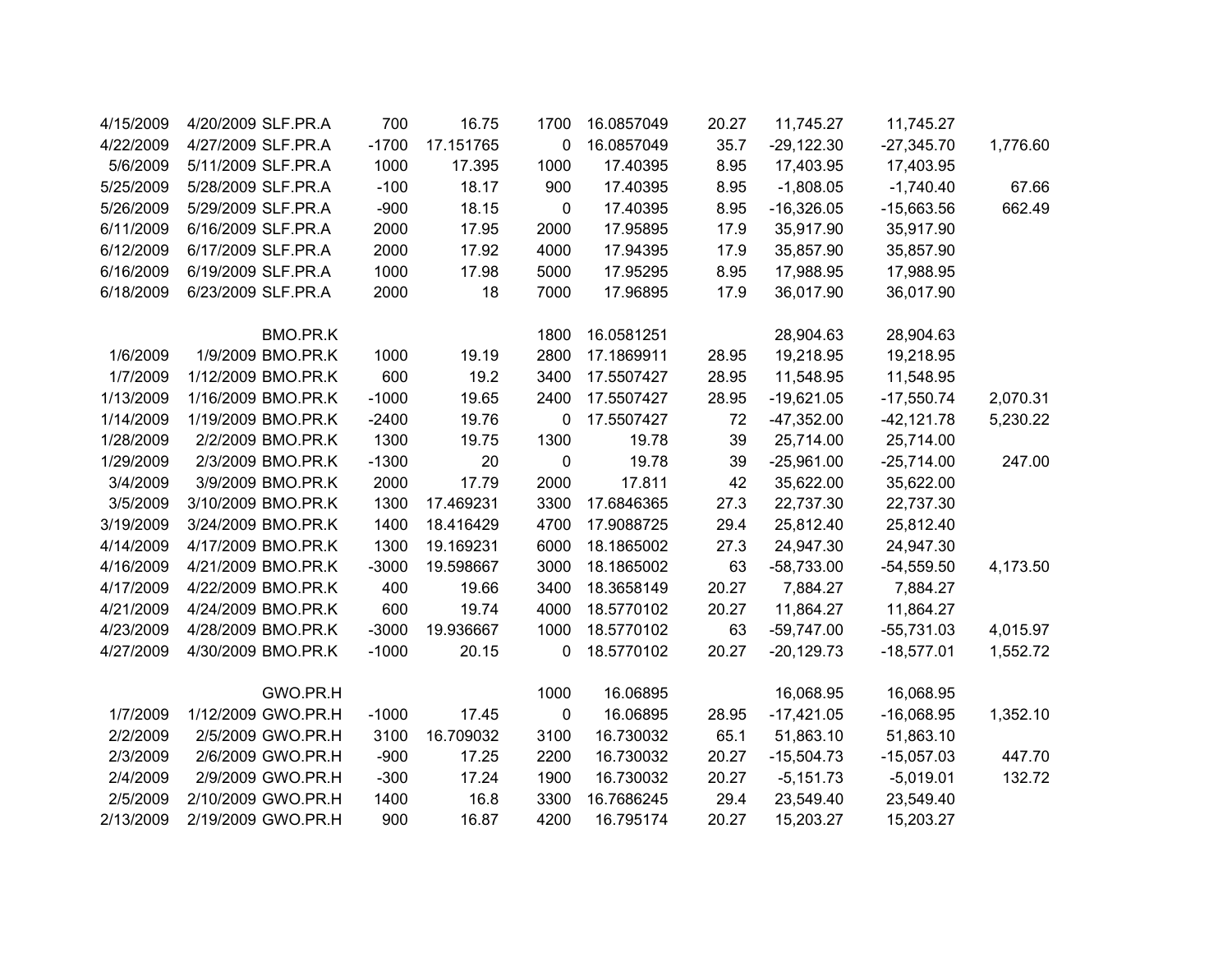|             | 20,197.20    | 20,197.20    | 25.2  | 16.8031353 | 5400 | 16.81     | 1200    | 2/20/2009 GWO.PR.H | 2/17/2009 |
|-------------|--------------|--------------|-------|------------|------|-----------|---------|--------------------|-----------|
| $-1,857.65$ | $-55,450.35$ | $-53,592.70$ | 69.3  | 16.8031353 | 2100 | 16.261212 | $-3300$ | 3/4/2009 GWO.PR.H  | 2/27/2009 |
| $-1,180.68$ | $-35,286.58$ | $-34,105.90$ | 44.1  | 16.8031353 | 0    | 16.261905 | $-2100$ | 3/5/2009 GWO.PR.H  | 3/2/2009  |
|             | 2,980.27     | 2,980.27     | 20.27 | 14.90135   | 200  | 14.8      | 200     | 3/18/2009 GWO.PR.H | 3/13/2009 |
|             | 15,934.95    | 15,934.95    | 8.95  | 17.1956549 | 1100 | 17.695556 | 900     | 5/8/2009 GWO.PR.H  | 5/5/2009  |
| 442.35      | $-5,158.70$  | $-5,601.05$  | 8.95  | 17.1956549 | 800  | 18.7      | $-300$  | 5/12/2009 GWO.PR.H | 5/7/2009  |
| 972.53      | $-13,756.52$ | $-14,729.05$ | 8.95  | 17.1956549 | 0    | 18.4225   | $-800$  | 5/14/2009 GWO.PR.H | 5/11/2009 |
|             | 84,675.80    | 84,675.80    | 35.8  | 18.4077826 | 4600 | 18.4      | 4600    | 5/28/2009 GWO.PR.H | 5/25/2009 |
|             | 18,408.95    | 18,408.95    | 8.95  | 18.4079911 | 5600 | 18.4      | 1000    | 5/28/2009 GWO.PR.H | 5/25/2009 |
| $-543.88$   | $-36,815.98$ | $-36,272.10$ | 17.9  | 18.4079911 | 3600 | 18.145    | $-2000$ | 6/3/2009 GWO.PR.H  | 5/29/2009 |
| $-224.93$   | $-36,815.98$ | $-36,591.05$ | 8.95  | 18.4079911 | 1600 | 18.3      | $-2000$ | 6/4/2009 GWO.PR.H  | 6/1/2009  |
|             | 27,302.90    | 27,302.90    | 17.9  | 18.3082857 | 3100 | 18.19     | 1500    | 6/10/2009 GWO.PR.H | 6/8/2009  |
|             | 18,158.95    | 18,158.95    | 8.95  | 18.2718624 | 4100 | 18.15     | 1000    | 6/12/2009 GWO.PR.H | 6/9/2009  |
|             | 36,497.90    | 36,497.90    | 17.9  | 18.2643501 | 6100 | 18.24     | 2000    | 6/16/2009 GWO.PR.H | 6/11/2009 |
| 138.44      | $-23,743.66$ | $-23,882.10$ | 17.9  | 18.2643501 | 4800 | 18.384615 | $-1300$ | 6/17/2009 GWO.PR.H | 6/12/2009 |
| 35.31       | $-20,090.79$ | $-20,126.10$ | 17.9  | 18.2643501 | 3700 | 18.312727 | $-1100$ | 6/18/2009 GWO.PR.H | 6/15/2009 |
| 211.88      | $-34,702.27$ | $-34,914.15$ | 26.85 | 18.2643501 | 1800 | 18.39     | $-1900$ | 6/19/2009 GWO.PR.H | 6/16/2009 |
| 298.27      | $-32,875.83$ | $-33,174.10$ | 17.9  | 18.2643501 | 0    | 18.44     | $-1800$ | 6/22/2009 GWO.PR.H | 6/17/2009 |
|             | 90,044.75    | 90,044.75    | 44.75 | 18.00895   | 5000 | 18        | 5000    | 6/23/2009 GWO.PR.H | 6/18/2009 |
| 2,248.35    | $-63,031.33$ | $-65,279.67$ | 27.95 | 18.00895   | 1500 | 18.65932  | $-3500$ | 7/3/2009 GWO.PR.H  | 6/29/2009 |
| 1,008.16    | $-27,013.43$ | $-28,021.58$ | 17.9  | 18.00895   | 0    | 18.692987 | $-1500$ | 7/3/2009 GWO.PR.H  | 6/29/2009 |
|             |              |              |       |            |      |           |         |                    |           |
|             | 91,992.34    | 91,992.34    |       | 17.3570455 | 5300 |           |         | HSB.PR.D           |           |
| 43.03       | $-1,735.70$  | $-1,778.73$  | 20.27 | 17.3570455 | 5200 | 17.99     | $-100$  | 2/9/2009 HSB.PR.D  | 2/4/2009  |
| 163.62      | $-5,207.11$  | $-5,370.73$  | 20.27 | 17.3570455 | 4900 | 17.97     | $-300$  | 2/10/2009 HSB.PR.D | 2/5/2009  |
| 310.15      | $-19,092.75$ | $-19,402.90$ | 23.1  | 17.3570455 | 3800 | 17.66     | $-1100$ | 2/11/2009 HSB.PR.D | 2/6/2009  |
| 596.13      | $-27,771.27$ | $-28,367.40$ | 33.6  | 17.3570455 | 2200 | 17.750625 | $-1600$ | 2/17/2009 HSB.PR.D | 2/11/2009 |
| 512.68      | $-17,357.05$ | $-17,869.73$ | 20.27 | 17.3570455 | 1200 | 17.89     | $-1000$ | 2/18/2009 HSB.PR.D | 2/12/2009 |
|             | 26,736.50    | 26,736.50    | 31.5  | 17.6166497 | 2700 | 17.803333 | 1500    | 2/23/2009 HSB.PR.D | 2/18/2009 |
| 2.40        | $-3,523.33$  | $-3,525.73$  | 20.27 | 17.6166497 | 2500 | 17.73     | $-200$  | 2/26/2009 HSB.PR.D | 2/23/2009 |
| $-36.92$    | $-17,616.65$ | $-17,579.73$ | 20.27 | 17.6166497 | 1500 | 17.6      | $-1000$ | 3/3/2009 HSB.PR.D  | 2/26/2009 |
| $-11.93$    | $-1,761.66$  | $-1,749.73$  | 20.27 | 17.6166497 | 1400 | 17.7      | $-100$  | 3/5/2009 HSB.PR.D  | 3/2/2009  |
| $-1,412.71$ | $-24,663.31$ | $-23,250.60$ | 29.4  | 17.6166497 | 0    | 16.628571 | $-1400$ | 3/10/2009 HSB.PR.D | 3/5/2009  |
|             | 18,037.27    | 18,037.27    | 20.27 | 18.03727   | 1000 | 18.017    | 1000    | 4/20/2009 HSB.PR.D | 4/15/2009 |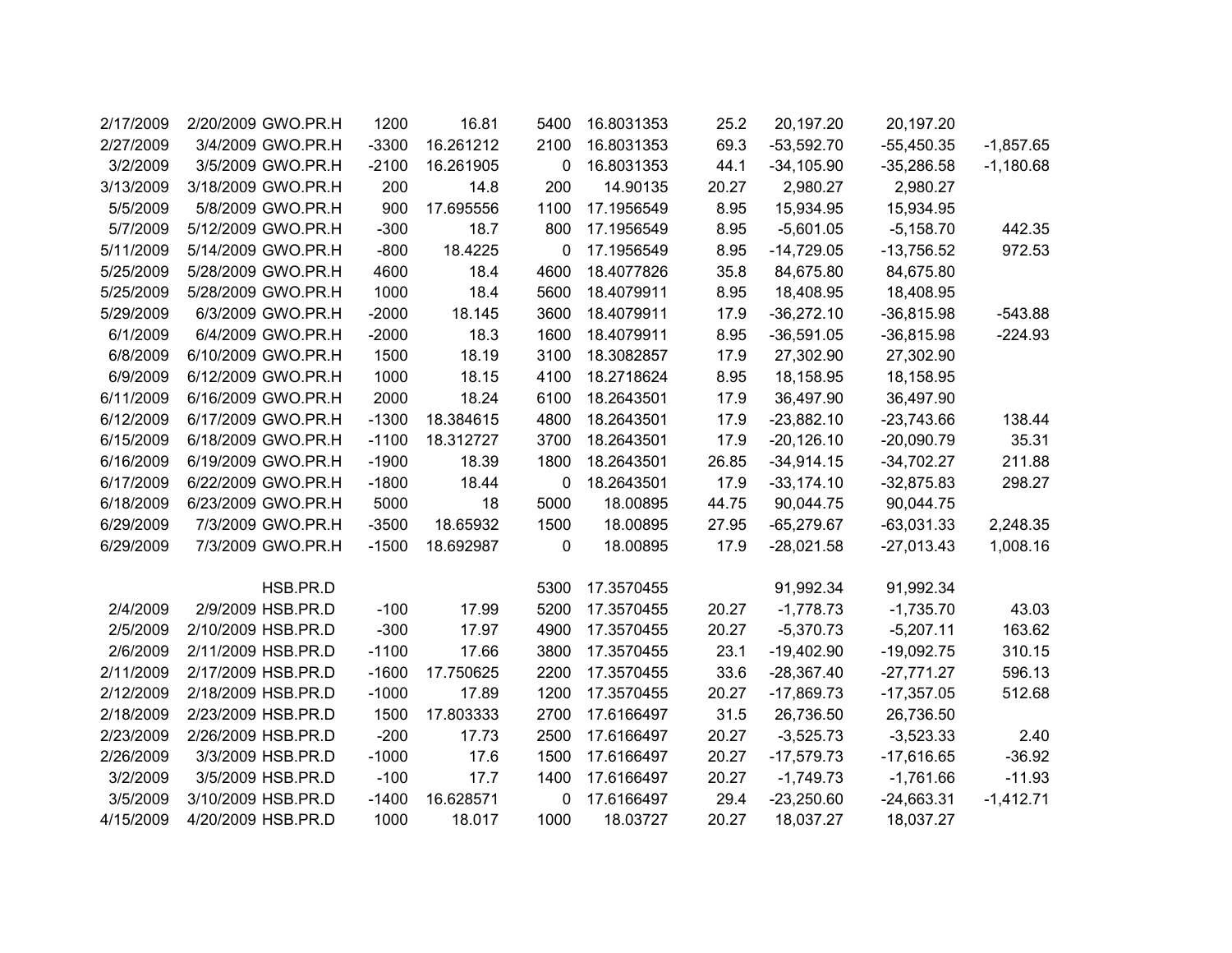| 4/16/2009 | 4/21/2009 HSB.PR.D | 3300     | 17.99     | 4300      | 18.0171093 | 69.3  | 59,436.30    | 59,436.30    |             |
|-----------|--------------------|----------|-----------|-----------|------------|-------|--------------|--------------|-------------|
| 4/17/2009 | 4/22/2009 HSB.PR.D | 1000     | 18.04     | 5300      | 18.0252528 | 20.27 | 18,060.27    | 18,060.27    |             |
| 5/25/2009 | 5/28/2009 HSB.PR.D | $-600$   | 19.9      | 4700      | 18.0252528 | 8.95  | $-11,931.05$ | $-10,815.15$ | 1,115.90    |
| 5/26/2009 | 5/29/2009 HSB.PR.D | $-2000$  | 19.9055   | 2700      | 18.0252528 | 17.9  | $-39,793.10$ | $-36,050.51$ | 3,742.59    |
| 5/27/2009 | 6/1/2009 HSB.PR.D  | $-1000$  | 19.92     | 1700      | 18.0252528 | 8.95  | $-19,911.05$ | $-18,025.25$ | 1,885.80    |
| 6/3/2009  | 6/8/2009 HSB.PR.D  | $-1500$  | 19.894667 | 200       | 18.0252528 | 8.95  | $-29,833.05$ | $-27,037.88$ | 2,795.17    |
| 6/23/2009 | 6/26/2009 HSB.PR.D | 400      | 19.23     | 600       | 18.8433343 | 8.95  | 7,700.95     | 7,700.95     |             |
| 6/26/2009 | 7/2/2009 HSB.PR.D  | $-600$   | 19.618333 | 0         | 18.8433343 | 8.95  | $-11,762.05$ | $-11,306.00$ | 456.05      |
| 6/29/2009 | 7/3/2009 HSB.PR.D  | 500      | 19.5      | 500       | 19.5179    | 8.95  | 9,758.95     | 9,758.95     |             |
|           | CM.PR.P            |          |           | 3400      | 16.2351181 |       | 55,199.40    | 55,199.40    |             |
| 1/6/2009  | 1/9/2009 CM.PR.P   | $-1000$  | 19.503    | 2400      | 16.2351181 | 28.95 | $-19,474.05$ | $-16,235.12$ | 3,238.93    |
| 1/26/2009 | 1/29/2009 CM.PR.P  | $-1000$  | 19.303    | 1400      | 16.2351181 | 28.95 | $-19,274.05$ | $-16,235.12$ | 3,038.93    |
| 1/27/2009 | 1/30/2009 CM.PR.P  | $-1400$  | 19.604286 | 0         | 16.2351181 | 42    | $-27,404.00$ | $-22,729.17$ | 4,674.84    |
| 3/3/2009  | 3/6/2009 CM.PR.P   | 1400     | 17.95     | 1400      | 17.971     | 29.4  | 25,159.40    | 25,159.40    |             |
| 3/9/2009  | 3/12/2009 CM.PR.P  | $-600$   | 17.901667 | 800       | 17.971     | 20.27 | $-10,720.73$ | $-10,782.60$ | $-61.87$    |
| 3/9/2009  | 3/12/2009 CM.PR.P  | 200      | 17.2      | 1000      | 17.83707   | 20.27 | 3,460.27     | 3,460.27     |             |
| 3/10/2009 | 3/13/2009 CM.PR.P  | $-1000$  | 17.77     | $\pmb{0}$ | 17.83707   | 20.27 | $-17,749.73$ | $-17,837.07$ | $-87.34$    |
| 4/3/2009  | 4/8/2009 CM.PR.P   | 1000     | 19.128    | 1000      | 19.14827   | 20.27 | 19,148.27    | 19,148.27    |             |
| 4/13/2009 | 4/16/2009 CM.PR.P  | 500      | 19.394    | 1500      | 19.2436933 | 20.27 | 9,717.27     | 9,717.27     |             |
| 4/23/2009 | 4/28/2009 CM.PR.P  | $-1500$  | 20.3      | 0         | 19.2436933 | 31.5  | $-30,418.50$ | $-28,865.54$ | 1,552.96    |
|           | WFS.PR.A           |          |           | 10000     | 8.0319001  |       | 80,319.00    | 80,319.00    |             |
| 1/13/2009 | 1/13/2009 WFS.PR.A | $-10000$ | 9.5877    | 0         | 8.0319001  | 0     | $-95,877.00$ | $-80,319.00$ | 15,558.00   |
|           | GWO.PR.I           |          |           | 100       | 12.6395    |       | 1,263.95     | 1,263.95     |             |
| 2/2/2009  | 2/5/2009 GWO.PR.I  | 2000     | 15.5      | 2100      | 15.3837857 | 42    | 31,042.00    | 31,042.00    |             |
| 2/3/2009  | 2/6/2009 GWO.PR.I  | 1000     | 15.65     | 3100      | 15.4762    | 20.27 | 15,670.27    | 15,670.27    |             |
| 2/12/2009 | 2/18/2009 GWO.PR.I | 2000     | 15.65     | 5100      | 15.5525922 | 42    | 31,342.00    | 31,342.00    |             |
| 2/13/2009 | 2/19/2009 GWO.PR.I | 1000     | 15.65     | 6100      | 15.5718836 | 20.27 | 15,670.27    | 15,670.27    |             |
| 2/24/2009 | 2/27/2009 GWO.PR.I | $-3000$  | 15.15     | 3100      | 15.5718836 | 63    | $-45,387.00$ | $-46,715.65$ | $-1,328.65$ |
| 2/26/2009 | 3/3/2009 GWO.PR.I  | $-900$   | 15.69     | 2200      | 15.5718836 | 20.27 | $-14,100.73$ | $-14,014.70$ | 86.03       |
| 2/27/2009 | 3/4/2009 GWO.PR.I  | $-600$   | 15.37     | 1600      | 15.5718836 | 20.27 | $-9,201.73$  | $-9,343.13$  | $-141.40$   |
| 3/2/2009  | 3/5/2009 GWO.PR.I  | $-400$   | 15.01     | 1200      | 15.5718836 | 20.27 | $-5,983.73$  | $-6,228.75$  | $-245.02$   |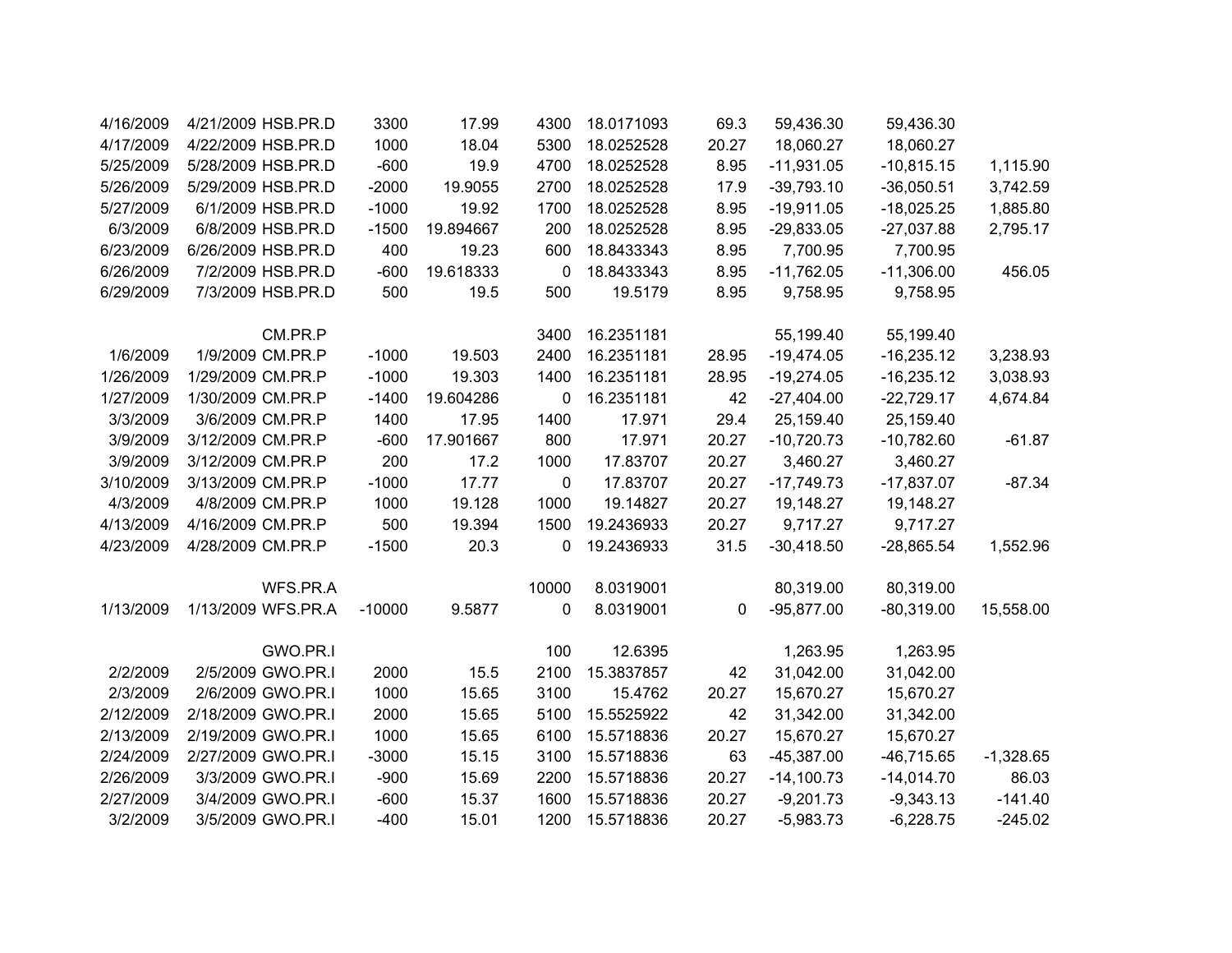| 3/2/2009  | 3/5/2009 GWO.PR.I  | 700     | 14.6      | 1900        | 15.2244896 | 20.27 | 10,240.27    | 10,240.27     |           |
|-----------|--------------------|---------|-----------|-------------|------------|-------|--------------|---------------|-----------|
| 3/3/2009  | 3/6/2009 GWO.PR.I  | $-1900$ | 15.194211 | 0           | 15.2244896 | 39.9  | $-28,829.10$ | $-28,926.53$  | $-97.43$  |
| 4/15/2009 | 4/20/2009 GWO.PR.I | 1000    | 16.175    | 1000        | 16.19527   | 20.27 | 16,195.27    | 16,195.27     |           |
| 4/17/2009 | 4/22/2009 GWO.PR.I | $-1000$ | 16.46     | 0           | 16.19527   | 20.27 | $-16,439.73$ | $-16, 195.27$ | 244.46    |
| 5/5/2009  | 5/8/2009 GWO.PR.I  | 1500    | 16.5      | 1500        | 16.5059667 | 8.95  | 24,758.95    | 24,758.95     |           |
| 5/11/2009 | 5/14/2009 GWO.PR.I | 2000    | 16.7      | 3500        | 16.6219571 | 17.9  | 33,417.90    | 33,417.90     |           |
| 5/20/2009 | 5/25/2009 GWO.PR.I | $-2500$ | 17.0788   | 1000        | 16.6219571 | 17.9  | $-42,679.10$ | $-41,554.89$  | 1,124.21  |
| 5/21/2009 | 5/26/2009 GWO.PR.I | $-1000$ | 17.47     | 0           | 16.6219571 | 8.95  | $-17,461.05$ | $-16,621.96$  | 839.09    |
|           | BMO.PR.L           |         |           | 4800        | 18.397992  |       | 88,310.36    | 88,310.36     |           |
| 1/14/2009 | 1/19/2009 BMO.PR.L | $-2000$ | 21.7865   | 2800        | 18.397992  | 60    | $-43,513.00$ | $-36,795.98$  | 6,717.02  |
| 1/21/2009 | 1/26/2009 BMO.PR.L | 1300    | 21.5      | 4100        | 19.3910677 | 39    | 27,989.00    | 27,989.00     |           |
| 2/4/2009  | 2/9/2009 BMO.PR.L  | $-1200$ | 20.9125   | 2900        | 19.3910677 | 25.2  | $-25,069.80$ | $-23,269.28$  | 1,800.52  |
| 2/5/2009  | 2/10/2009 BMO.PR.L | $-900$  | 20.907778 | 2000        | 19.3910677 | 20.27 | $-18,796.73$ | $-17,451.96$  | 1,344.77  |
| 2/9/2009  | 2/12/2009 BMO.PR.L | $-2000$ | 20.98     | $\mathbf 0$ | 19.3910677 | 42    | $-41,918.00$ | $-38,782.14$  | 3,135.86  |
| 2/20/2009 | 2/25/2009 BMO.PR.L | 2000    | 19.55     | 2000        | 19.571     | 42    | 39,142.00    | 39,142.00     |           |
| 3/4/2009  | 3/9/2009 BMO.PR.L  | $-2000$ | 19.974    | 0           | 19.571     | 42    | $-39,906.00$ | $-39,142.00$  | 764.00    |
|           | LFE.PR.A           |         |           | 400         | 6.172375   |       | 2,468.95     | 2,468.95      |           |
| 3/20/2009 | 3/20/2009 LFE.PR.A | $-400$  | 8.37      | 0           | 6.172375   | 0     | $-3,348.00$  | $-2,468.95$   | 879.05    |
|           | FTN.PR.A           |         |           | 9000        | 6.945619   |       | 62,510.57    | 62,510.57     |           |
| 1/15/2009 | 1/15/2009 FTN.PR.A | $-9000$ | 8.6       | 0           | 6.945619   | 0     | $-77,400.00$ | $-62,510.57$  | 14,889.43 |
|           | BCE.PR.I           |         |           | 5400        | 13.0538793 |       | 70,490.95    | 70,490.95     |           |
| 2/12/2009 | 2/18/2009 BCE.PR.I | $-100$  | 15.94     | 5300        | 13.0538793 | 20.27 | $-1,573.73$  | $-1,305.39$   | 268.34    |
| 2/17/2009 | 2/20/2009 BCE.PR.I | $-2600$ | 15.656154 | 2700        | 13.0538793 | 54.6  | $-40,651.40$ | $-33,940.09$  | 6,711.31  |
| 3/11/2009 | 3/16/2009 BCE.PR.I | $-100$  | 14.85     | 2600        | 13.0538793 | 20.27 | $-1,464.73$  | $-1,305.39$   | 159.34    |
| 3/12/2009 | 3/17/2009 BCE.PR.I | $-900$  | 14.15     | 1700        | 13.0538793 | 20.27 | $-12,714.73$ | $-11,748.49$  | 966.24    |
| 3/19/2009 | 3/24/2009 BCE.PR.I | $-600$  | 14.78     | 1100        | 13.0538793 | 20.27 | $-8,847.73$  | $-7,832.33$   | 1,015.40  |
| 4/6/2009  | 4/9/2009 BCE.PR.I  | $-1100$ | 14.4      | 0           | 13.0538793 | 23.1  | $-15,816.90$ | $-14,359.27$  | 1,457.63  |
|           | PPL.PR.A           |         |           | 1500        | 8.03       |       | 12,045.00    | 12,045.00     |           |
| 1/6/2009  | 1/9/2009 PPL.PR.A  | $-1500$ | 9.05      | 0           | 8.03       | 45    | $-13,530.00$ | $-12,045.00$  | 1,485.00  |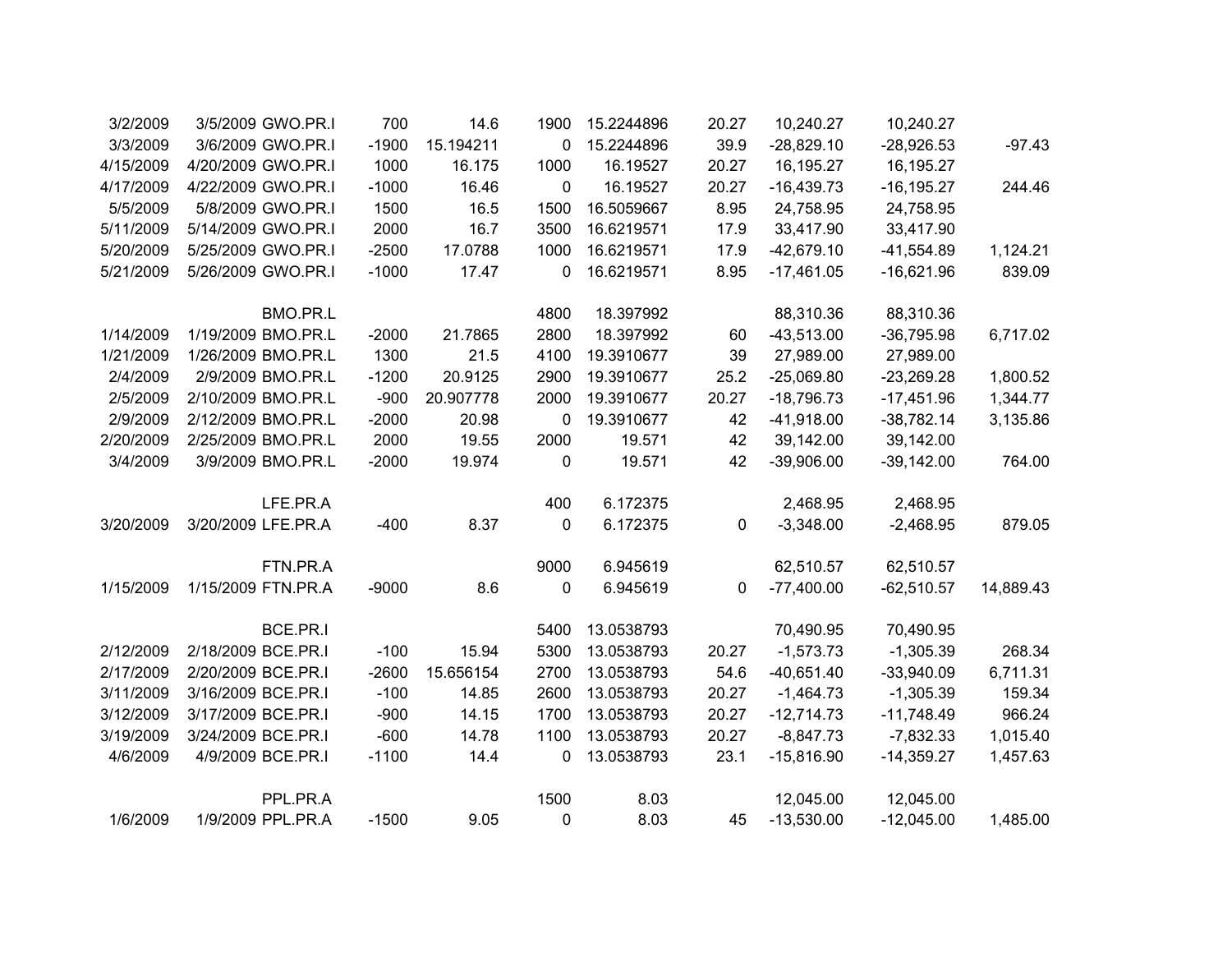|           | 19,026.95    | 19,026.95    | 28.95 | 19.02695   | 1000 | 18.998    | 1000    | 1/7/2009 PWF.PR.H  | 1/2/2009  |
|-----------|--------------|--------------|-------|------------|------|-----------|---------|--------------------|-----------|
| 1,444.10  | $-19,026.95$ | $-20,471.05$ | 28.95 | 19.02695   | 0    | 20.5      | $-1000$ | 1/7/2009 PWF.PR.H  | 1/2/2009  |
|           | 95,429.30    | 95,429.30    | 111.3 | 18.005528  | 5300 | 17.984528 | 5300    | 4/2/2009 PWF.PR.H  | 3/30/2009 |
| 2,144.20  | $-18,005.53$ | $-20,149.73$ | 20.27 | 18.005528  | 4300 | 20.17     | $-1000$ | 4/13/2009 PWF.PR.H | 4/7/2009  |
| 6,020.41  | $-54,016.58$ | $-60,037.00$ | 63    | 18.005528  | 1300 | 20.033333 | $-3000$ | 4/14/2009 PWF.PR.H | 4/8/2009  |
| 3,345.51  | $-23,407.19$ | $-26,752.70$ | 27.3  | 18.005528  | 0    | 20.6      | $-1300$ | 4/17/2009 PWF.PR.H | 4/14/2009 |
|           |              |              |       |            |      |           |         |                    |           |
|           | 79,646.00    | 79,646.00    | 120   | 19.9115    | 4000 | 19.8815   | 4000    | 1/7/2009 PWF.PR.I  | 1/2/2009  |
| 2,424.00  | $-39,823.00$ | $-42,247.00$ | 60    | 19.9115    | 2000 | 21.1535   | $-2000$ | 1/9/2009 PWF.PR.I  | 1/6/2009  |
| 3,117.00  | $-39,823.00$ | $-42,940.00$ | 60    | 19.9115    | 0    | 21.5      | $-2000$ | 1/14/2009 PWF.PR.I | 1/9/2009  |
|           | 22,898.10    | 22,898.10    | 23.1  | 20.816455  | 1100 | 20.795455 | 1100    | 4/15/2009 PWF.PR.I | 4/9/2009  |
| 236.44    | $-4,163.29$  | $-4,399.73$  | 20.27 | 20.816455  | 900  | 22.1      | $-200$  | 4/28/2009 PWF.PR.I | 4/23/2009 |
| 1,155.92  | $-18,734.81$ | $-19,890.73$ | 20.27 | 20.816455  | 0    | 22.12333  | $-900$  | 4/29/2009 PWF.PR.I | 4/24/2009 |
|           | 31,780.00    | 31,780.00    | 60    | 15.89      | 2000 | 15.86     | 2000    | 1/7/2009 ELF.PR.F  | 1/2/2009  |
| 701.05    | $-15,890.00$ | $-16,591.05$ | 28.95 | 15.89      | 1000 | 16.62     | $-1000$ | 1/13/2009 ELF.PR.F | 1/8/2009  |
| 87.05     | $-1,589.00$  | $-1,676.05$  | 28.95 | 15.89      | 900  | 17.05     | $-100$  | 1/22/2009 ELF.PR.F | 1/19/2009 |
|           | 16,428.95    | 16,428.95    | 28.95 | 16.1736579 | 1900 | 16.4      | 1000    | 1/27/2009 ELF.PR.F | 1/22/2009 |
|           | 3,100.27     | 3,100.27     | 20.27 | 16.1096286 | 2100 | 15.4      | 200     | 2/11/2009 ELF.PR.F | 2/6/2009  |
|           | 7,845.27     |              | 20.27 | 16.0290346 |      |           | 500     | 2/17/2009 ELF.PR.F | 2/11/2009 |
|           |              | 7,845.27     |       |            | 2600 | 15.65     |         |                    |           |
|           | 22,886.50    | 22,886.50    | 31.5  | 15.746827  | 4100 | 15.236667 | 1500    | 2/19/2009 ELF.PR.F | 2/13/2009 |
|           | 15,320.27    | 15,320.27    | 20.27 | 15.6631883 | 5100 | 15.3      | 1000    | 2/20/2009 ELF.PR.F | 2/17/2009 |
|           | 14,840.27    | 14,840.27    | 20.27 | 15.5282837 | 6100 | 14.82     | 1000    | 3/2/2009 ELF.PR.F  | 2/25/2009 |
| 484.24    | $-4,658.49$  | $-5,142.73$  | 20.27 | 15.5282837 | 5800 | 17.21     | $-300$  | 5/1/2009 ELF.PR.F  | 4/28/2009 |
| 2,588.99  | $-17,081.11$ | $-19,670.10$ | 17.9  | 15.5282837 | 4700 | 17.898182 | $-1100$ | 5/15/2009 ELF.PR.F | 5/12/2009 |
| 16,290.22 | $-72,982.93$ | $-89,273.15$ | 26.85 | 15.5282837 | 0    | 19        | $-4700$ | 6/4/2009 ELF.PR.F  | 6/1/2009  |
|           | 30,040.00    | 30,040.00    | 60    | 15.02      | 2000 | 14.99     | 2000    | 1/7/2009 CIU.PR.A  | 1/2/2009  |
|           | 11,571.95    | 11,571.95    | 28.95 | 15.4118333 | 2700 | 16.49     | 700     | 1/13/2009 CIU.PR.A | 1/8/2009  |
| 1,400.40  | $-13,870.65$ | $-15,271.05$ | 28.95 | 15.4118333 | 1800 | 17        | $-900$  | 1/14/2009 CIU.PR.A | 1/9/2009  |
|           | 3,328.95     | 3,328.95     | 28.95 | 15.535125  | 2000 | 16.5      | 200     | 1/15/2009 CIU.PR.A | 1/12/2009 |
|           | 33,360.00    | 33,360.00    | 60    | 16.1075625 | 4000 | 16.65     | 2000    | 1/16/2009 CIU.PR.A | 1/13/2009 |
|           | 16,678.95    | 16,678.95    | 28.95 | 16.22184   | 5000 | 16.65     | 1000    | 1/20/2009 CIU.PR.A | 1/15/2009 |
|           |              |              |       |            |      |           |         |                    |           |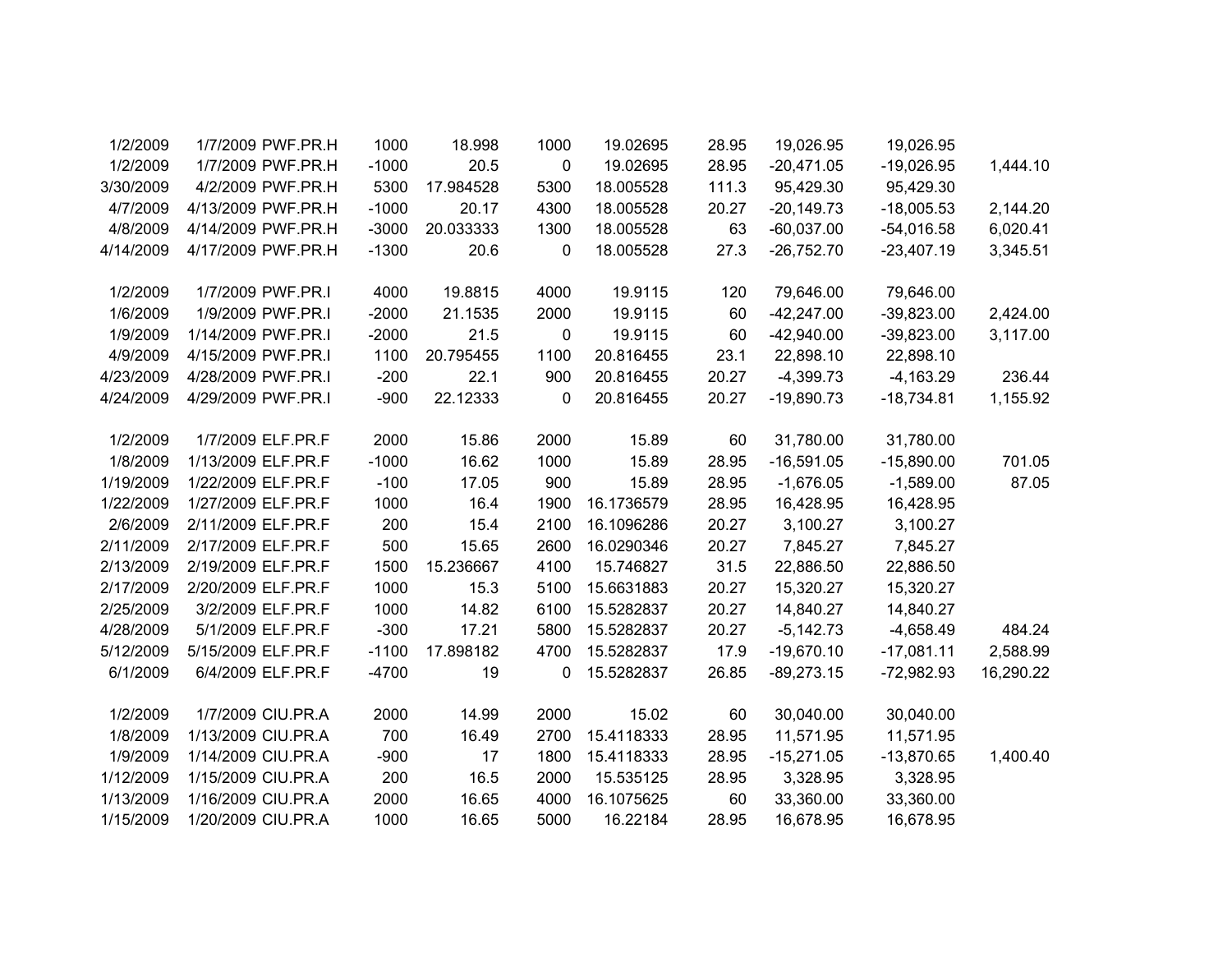| 1/20/2009 | 1/23/2009 CIU.PR.A | $-2000$ | 16.99     | 3000        | 16.22184   | 60    | $-33,920.00$  | $-32,443.68$ | 1,476.32  |
|-----------|--------------------|---------|-----------|-------------|------------|-------|---------------|--------------|-----------|
| 1/22/2009 | 1/27/2009 CIU.PR.A | $-1800$ | 16.938889 | 1200        | 16.22184   | 54    | $-30,436.00$  | $-29,199.31$ | 1,236.69  |
| 1/27/2009 | 1/30/2009 CIU.PR.A | 3600    | 17        | 4800        | 16.82796   | 108   | 61,308.00     | 61,308.00    |           |
| 2/17/2009 | 2/20/2009 CIU.PR.A | $-1700$ | 16.95     | 3100        | 16.82796   | 35.7  | $-28,779.30$  | $-28,607.53$ | 171.77    |
| 2/19/2009 | 2/24/2009 CIU.PR.A | $-1000$ | 16.75     | 2100        | 16.82796   | 20.27 | $-16,729.73$  | $-16,827.96$ | $-98.23$  |
| 2/20/2009 | 2/25/2009 CIU.PR.A | $-2100$ | 16.561905 | 0           | 16.82796   | 44.1  | $-34,735.90$  | $-35,338.72$ | $-602.82$ |
|           |                    |         |           |             |            |       |               |              |           |
| 1/6/2009  | 1/9/2009 HSB.PR.C  | 4100    | 17.987805 | 4100        | 18.017805  | 123   | 73,873.00     | 73,873.00    |           |
| 2/18/2009 | 2/23/2009 HSB.PR.C | $-300$  | 18.2      | 3800        | 18.017805  | 20.27 | $-5,439.73$   | $-5,405.34$  | 34.39     |
| 2/19/2009 | 2/24/2009 HSB.PR.C | $-3800$ | 18.128947 | $\mathbf 0$ | 18.017805  | 79.8  | $-68,810.20$  | $-68,467.66$ | 342.54    |
| 3/18/2009 | 3/23/2009 HSB.PR.C | 200     | 17.29     | 200         | 17.39135   | 20.27 | 3,478.27      | 3,478.27     |           |
| 4/6/2009  | 4/9/2009 HSB.PR.C  | 700     | 18.06     | 900         | 17.9339333 | 20.27 | 12,662.27     | 12,662.27    |           |
| 4/7/2009  | 4/13/2009 HSB.PR.C | 1000    | 18.188    | 1900        | 18.0783211 | 20.27 | 18,208.27     | 18,208.27    |           |
| 4/8/2009  | 4/14/2009 HSB.PR.C | 3000    | 18.233333 | 4900        | 18.1860835 | 63    | 54,763.00     | 54,763.00    |           |
| 4/15/2009 | 4/20/2009 HSB.PR.C | $-3000$ | 19.020333 | 1900        | 18.1860835 | 63    | $-56,998.00$  | $-54,558.25$ | 2,439.75  |
| 4/17/2009 | 4/22/2009 HSB.PR.C | $-700$  | 18.7      | 1200        | 18.1860835 | 20.27 | $-13,069.73$  | $-12,730.26$ | 339.47    |
| 4/21/2009 | 4/24/2009 HSB.PR.C | $-700$  | 19.34     | 500         | 18.1860835 | 20.27 | $-13,517.73$  | $-12,730.26$ | 787.47    |
| 5/6/2009  | 5/11/2009 HSB.PR.C | $-500$  | 19.84     | 0           | 18.1860835 | 8.95  | $-9,911.05$   | $-9,093.04$  | 818.01    |
| 5/13/2009 | 5/19/2009 HSB.PR.C | 200     | 19.75     | 200         | 19.79475   | 8.95  | 3,958.95      | 3,958.95     |           |
| 5/26/2009 | 5/29/2009 HSB.PR.C | 2000    | 19.95     | 2200        | 19.9440227 | 17.9  | 39,917.90     | 39,917.90    |           |
| 5/27/2009 | 6/1/2009 HSB.PR.C  | 3000    | 19.949    | 5200        | 19.9520577 | 26.85 | 59,873.85     | 59,873.85    |           |
| 5/29/2009 | 6/3/2009 HSB.PR.C  | $-4400$ | 20.486136 | 800         | 19.9520577 | 26.85 | $-90, 112.15$ | $-87,789.05$ | 2,323.09  |
| 6/1/2009  | 6/4/2009 HSB.PR.C  | $-200$  | 20.46     | 600         | 19.9520577 | 8.95  | $-4,083.05$   | $-3,990.41$  | 92.64     |
| 6/2/2009  | 6/5/2009 HSB.PR.C  | $-600$  | 20.39     | 0           | 19.9520577 | 8.95  | $-12,225.05$  | $-11,971.23$ | 253.82    |
| 6/25/2009 | 6/30/2009 HSB.PR.C | 5000    | 19.95     | 5000        | 19.95537   | 26.85 | 99,776.85     | 99,776.85    |           |
| 6/26/2009 | 7/2/2009 HSB.PR.C  | 1000    | 19.55     | 6000        | 19.8893    | 8.95  | 19,558.95     | 19,558.95    |           |
| 6/29/2009 | 7/3/2009 HSB.PR.C  | $-3000$ | 20.417    | 3000        | 19.8893    | 17.9  | $-61,233.10$  | $-59,667.90$ | 1,565.20  |
| 6/30/2009 | 7/6/2009 HSB.PR.C  | $-1800$ | 20.61     | 1200        | 19.8893    | 17.9  | $-37,080.10$  | $-35,800.74$ | 1,279.36  |
|           |                    |         |           |             |            |       |               |              |           |
| 1/8/2009  | 1/13/2009 ELF.PR.G | 2000    | 14.75     | 2000        | 14.78      | 60    | 29,560.00     | 29,560.00    |           |
| 1/13/2009 | 1/16/2009 ELF.PR.G | $-1000$ | 15.045    | 1000        | 14.78      | 28.95 | $-15,016.05$  | $-14,780.00$ | 236.05    |
| 1/22/2009 | 1/27/2009 ELF.PR.G | $-1000$ | 15.15     | 0           | 14.78      | 28.95 | $-15,121.05$  | $-14,780.00$ | 341.05    |
| 5/12/2009 | 5/15/2009 ELF.PR.G | 1100    | 15.743636 | 1100        | 15.7517724 | 8.95  | 17,326.95     | 17,326.95    |           |
| 6/1/2009  | 6/4/2009 ELF.PR.G  | 5200    | 16.75     | 6300        | 16.5813888 | 35.8  | 87,135.80     | 87,135.80    |           |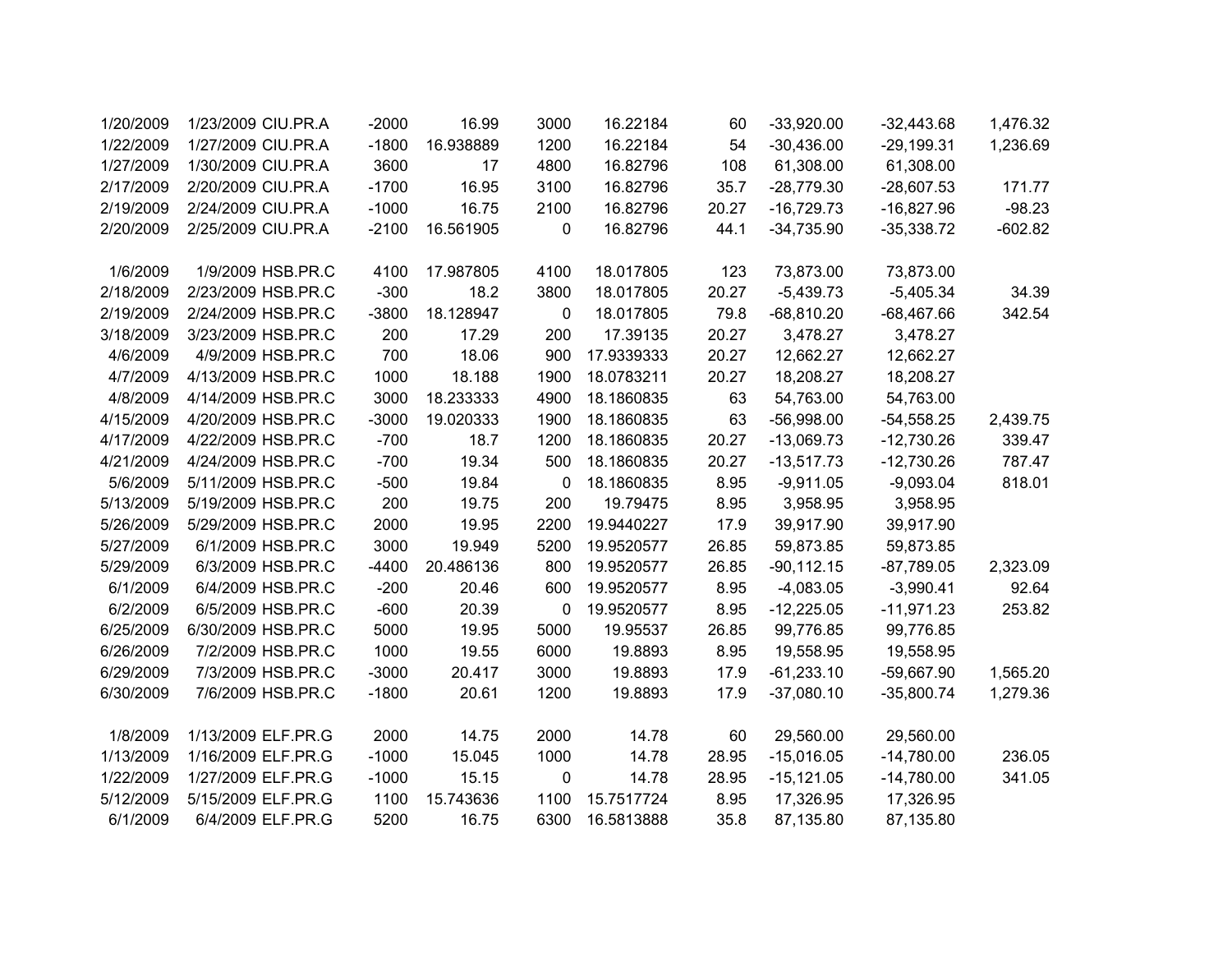| 6/26/2009 | 7/2/2009 ELF.PR.G  | $-700$  | 16.942857 | 5600        | 16.5813888 | 8.95   | $-11,851.05$ | $-11,606.97$ | 244.08      |
|-----------|--------------------|---------|-----------|-------------|------------|--------|--------------|--------------|-------------|
| 6/29/2009 | 7/3/2009 ELF.PR.G  | $-3200$ | 16.75     | 2400        | 16.5813888 | 17.9   | $-53,582.10$ | $-53,060.44$ | 521.66      |
| 1/9/2009  | 1/14/2009 SLF.PR.E | 1000    | 15.85     | 1000        | 15.87895   | 28.95  | 15,878.95    | 15,878.95    |             |
| 1/12/2009 | 1/15/2009 SLF.PR.E | $-1000$ | 15.9      | $\mathbf 0$ | 15.87895   | 28.95  | $-15,871.05$ | $-15,878.95$ | $-7.90$     |
| 2/6/2009  | 2/11/2009 SLF.PR.E | 5900    | 15.484158 | 5900        | 15.5050682 | 123.37 | 91,479.90    | 91,479.90    |             |
| 2/18/2009 | 2/23/2009 SLF.PR.E | $-1000$ | 15.017    | 4900        | 15.5050682 | 20.27  | $-14,996.73$ | $-15,505.07$ | $-508.34$   |
| 2/24/2009 | 2/27/2009 SLF.PR.E | 1500    | 14.4      | 6400        | 15.2509897 | 31.5   | 21,631.50    | 21,631.50    |             |
| 2/26/2009 | 3/3/2009 SLF.PR.E  | $-1300$ | 15        | 5100        | 15.2509897 | 27.3   | $-19,472.70$ | $-19,826.29$ | $-353.59$   |
| 2/27/2009 | 3/4/2009 SLF.PR.E  | $-2000$ | 15.114    | 3100        | 15.2509897 | 42     | $-30,186.00$ | $-30,501.98$ | $-315.98$   |
| 3/10/2009 | 3/13/2009 SLF.PR.E | $-2500$ | 13.15     | 600         | 15.2509897 | 52.5   | $-32,822.50$ | $-38,127.47$ | $-5,304.97$ |
| 3/11/2009 | 3/16/2009 SLF.PR.E | $-600$  | 13.165    | $\mathbf 0$ | 15.2509897 | 20.27  | $-7,878.73$  | $-9,150.59$  | $-1,271.86$ |
| 3/13/2009 | 3/18/2009 SLF.PR.E | 1000    | 13.8      | 1000        | 13.82027   | 20.27  | 13,820.27    | 13,820.27    |             |
| 3/18/2009 | 3/23/2009 SLF.PR.E | 1500    | 14.243333 | 2500        | 14.0867078 | 31.5   | 21,396.50    | 21,396.50    |             |
| 3/19/2009 | 3/24/2009 SLF.PR.E | $-2500$ | 14.79     | $\mathbf 0$ | 14.0867078 | 52.5   | $-36,922.50$ | $-35,216.77$ | 1,705.73    |
| 5/20/2009 | 5/25/2009 SLF.PR.E | 1300    | 17.15     | 1300        | 17.1568846 | 8.95   | 22,303.95    | 22,303.95    |             |
| 6/18/2009 | 6/23/2009 SLF.PR.E | 2000    | 17.0395   | 3300        | 17.0884545 | 8.95   | 34,087.95    | 34,087.95    |             |
| 1/9/2009  | 1/14/2009 SLF.PR.D | 2700    | 15.49963  | 2700        | 15.52963   | 81     | 41,930.00    | 41,930.00    |             |
| 1/15/2009 | 1/20/2009 SLF.PR.D | $-1300$ | 15.79     | 1400        | 15.52963   | 39     | $-20,488.00$ | $-20,188.52$ | 299.48      |
| 1/21/2009 | 1/26/2009 SLF.PR.D | $-1400$ | 15.7      | $\mathbf 0$ | 15.52963   | 42     | $-21,938.00$ | $-21,741.48$ | 196.52      |
| 1/28/2009 | 2/2/2009 SLF.PR.D  | 3200    | 15.497813 | 3200        | 15.527813  | 96     | 49,689.00    | 49,689.00    |             |
| 1/28/2009 | 2/2/2009 SLF.PR.D  | 1600    | 15.52     | 4800        | 15.5352087 | 48     | 24,880.00    | 24,880.00    |             |
| 1/30/2009 | 2/4/2009 SLF.PR.D  | $-2000$ | 15.75     | 2800        | 15.5352087 | 60     | $-31,440.00$ | $-31,070.42$ | 369.58      |
| 2/2/2009  | 2/5/2009 SLF.PR.D  | $-1400$ | 15.513571 | 1400        | 15.5352087 | 29.4   | $-21,689.60$ | $-21,749.29$ | $-59.69$    |
| 2/3/2009  | 2/6/2009 SLF.PR.D  | $-100$  | 15.69     | 1300        | 15.5352087 | 20.27  | $-1,548.73$  | $-1,553.52$  | $-4.79$     |
| 2/4/2009  | 2/9/2009 SLF.PR.D  | 800     | 15.515    | 2100        | 15.5371625 | 20.27  | 12,432.27    | 12,432.27    |             |
| 2/5/2009  | 2/10/2009 SLF.PR.D | $-100$  | 15.78     | 2000        | 15.5371625 | 20.27  | $-1,557.73$  | $-1,553.72$  | 4.01        |
| 2/6/2009  | 2/11/2009 SLF.PR.D | $-2000$ | 15.58     | $\mathbf 0$ | 15.5371625 | 42     | $-31,118.00$ | $-31,074.33$ | 43.67       |
| 2/12/2009 | 2/18/2009 SLF.PR.D | 2000    | 15.4955   | 2000        | 15.5165    | 42     | 31,033.00    | 31,033.00    |             |
| 2/17/2009 | 2/20/2009 SLF.PR.D | 1000    | 15.124    | 3000        | 15.3924233 | 20.27  | 15,144.27    | 15, 144. 27  |             |
| 2/18/2009 | 2/23/2009 SLF.PR.D | $-2200$ | 14.75     | 800         | 15.3924233 | 46.2   | $-32,403.80$ | $-33,863.33$ | $-1,459.53$ |
| 2/20/2009 | 2/25/2009 SLF.PR.D | $-800$  | 15        | 0           | 15.3924233 | 20.27  | $-11,979.73$ | $-12,313.94$ | $-334.21$   |
| 3/11/2009 | 3/16/2009 SLF.PR.D | 900     | 12.85     | 900         | 12.8725222 | 20.27  | 11,585.27    | 11,585.27    |             |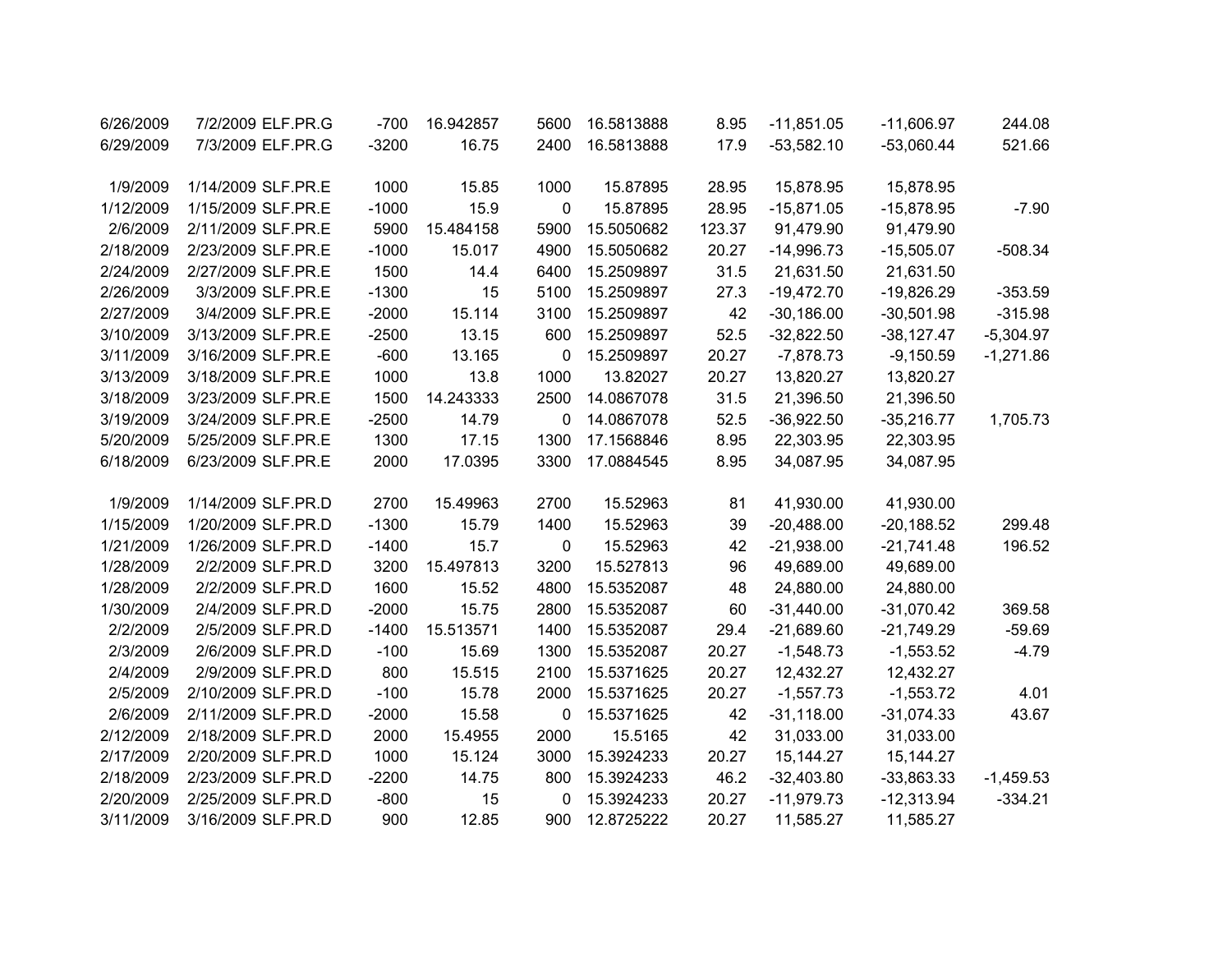| 3/13/2009 | 3/18/2009 SLF.PR.D | $-900$  | 13.85     | 0           | 12.8725222 | 20.27 | $-12,444.73$ | $-11,585.27$ | 859.46    |
|-----------|--------------------|---------|-----------|-------------|------------|-------|--------------|--------------|-----------|
| 4/23/2009 | 4/28/2009 SLF.PR.D | 1000    | 15.79     | 1000        | 15.81027   | 20.27 | 15,810.27    | 15,810.27    |           |
| 4/24/2009 | 4/29/2009 SLF.PR.D | 1700    | 15.849412 | 2700        | 15.8481372 | 35.7  | 26,979.70    | 26,979.70    |           |
| 4/27/2009 | 4/30/2009 SLF.PR.D | 2000    | 15.8495   | 4700        | 15.8576533 | 42    | 31,741.00    | 31,741.00    |           |
| 4/30/2009 | 5/5/2009 SLF.PR.D  | 1700    | 15.98     | 6400        | 15.8957298 | 35.7  | 27,201.70    | 27,201.70    |           |
| 5/5/2009  | 5/8/2009 SLF.PR.D  | $-3700$ | 16.552432 | 2700        | 15.8957298 | 17.9  | $-61,226.10$ | $-58,814.20$ | 2,411.90  |
| 5/21/2009 | 5/26/2009 SLF.PR.D | $-2700$ | 17.07     | 0           | 15.8957298 | 17.9  | $-46,071.10$ | $-42,918.47$ | 3,152.63  |
| 1/14/2009 | 1/19/2009 NA.PR.O  | 3400    | 24.847647 | 3400        | 24.877647  | 102   | 84,584.00    | 84,584.00    |           |
| 1/21/2009 | 1/26/2009 NA.PR.O  | $-3400$ | 25.000294 | 0           | 24.877647  | 102   | $-84,899.00$ | $-84,584.00$ | 315.00    |
| 1/19/2009 | 1/22/2009 TD.PR.P  | 1000    | 19.65     | 1000        | 19.67895   | 28.95 | 19,678.95    | 19,678.95    |           |
| 1/23/2009 | 1/28/2009 TD.PR.P  | $-1000$ | 19.8      | $\mathbf 0$ | 19.67895   | 28.95 | $-19,771.05$ | $-19,678.95$ | 92.10     |
| 1/20/2009 | 1/23/2009 BMO.PR.J | 2000    | 16.9495   | 2000        | 16.9795    | 60    | 33,959.00    | 33,959.00    |           |
| 1/22/2009 | 1/27/2009 BMO.PR.J | 2000    | 16.9      | 4000        | 16.95475   | 60    | 33,860.00    | 33,860.00    |           |
| 1/23/2009 | 1/28/2009 BMO.PR.J | 1000    | 16.75     | 5000        | 16.91959   | 28.95 | 16,778.95    | 16,778.95    |           |
| 1/27/2009 | 1/30/2009 BMO.PR.J | $-3600$ | 16.805    | 1400        | 16.91959   | 108   | $-60,390.00$ | $-60,910.52$ | $-520.52$ |
| 1/28/2009 | 2/2/2009 BMO.PR.J  | $-1400$ | 17.24     | 0           | 16.91959   | 42    | $-24,094.00$ | $-23,687.43$ | 406.57    |
| 1/21/2009 | 1/26/2009 TD.PR.E  | 3300    | 25.071212 | 3300        | 25.101212  | 99    | 82,834.00    | 82,834.00    |           |
| 1/28/2009 | 2/2/2009 TD.PR.E   | $-2000$ | 25.03     | 1300        | 25.101212  | 60    | $-50,000.00$ | $-50,202.42$ | $-202.42$ |
| 1/30/2009 | 2/4/2009 TD.PR.E   | $-1300$ | 25.04     | 0           | 25.101212  | 39    | $-32,513.00$ | $-32,631.58$ | $-118.58$ |
| 1/26/2009 | 1/29/2009 CM.PR.I  | 4400    | 16.311364 | 4400        | 16.341364  | 132   | 71,902.00    | 71,902.00    |           |
| 2/6/2009  | 2/11/2009 CM.PR.I  | $-300$  | 16.463333 | 4100        | 16.341364  | 20.27 | $-4,918.73$  | $-4,902.41$  | 16.32     |
| 2/12/2009 | 2/18/2009 CM.PR.I  | $-1900$ | 16.73     | 2200        | 16.341364  | 39.9  | $-31,747.10$ | $-31,048.59$ | 698.51    |
| 2/13/2009 | 2/19/2009 CM.PR.I  | $-2200$ | 16.671364 | 0           | 16.341364  | 46.2  | $-36,630.80$ | $-35,951.00$ | 679.80    |
| 2/25/2009 | 3/2/2009 CM.PR.I   | 1600    | 16.069875 | 1600        | 16.091     | 33.8  | 25,745.60    | 25,745.60    |           |
| 2/26/2009 | 3/3/2009 CM.PR.I   | 1000    | 16.09     | 2600        | 16.0984115 | 20.27 | 16,110.27    | 16,110.27    |           |
| 3/3/2009  | 3/6/2009 CM.PR.I   | $-800$  | 15.425    | 1800        | 16.0984115 | 20.27 | $-12,319.73$ | $-12,878.73$ | $-559.00$ |
| 3/4/2009  | 3/9/2009 CM.PR.I   | 800     | 15.5      | 2600        | 15.9220811 | 20.27 | 12,420.27    | 12,420.27    |           |
| 4/15/2009 | 4/20/2009 CM.PR.I  | $-2600$ | 17.108845 | 0           | 15.9220811 | 54.6  | $-44,428.40$ | $-41,397.41$ | 3,030.99  |
| 5/29/2009 | 6/3/2009 CM.PR.I   | 2000    | 18.39     | 2000        | 18.394475  | 8.95  | 36,788.95    | 36,788.95    |           |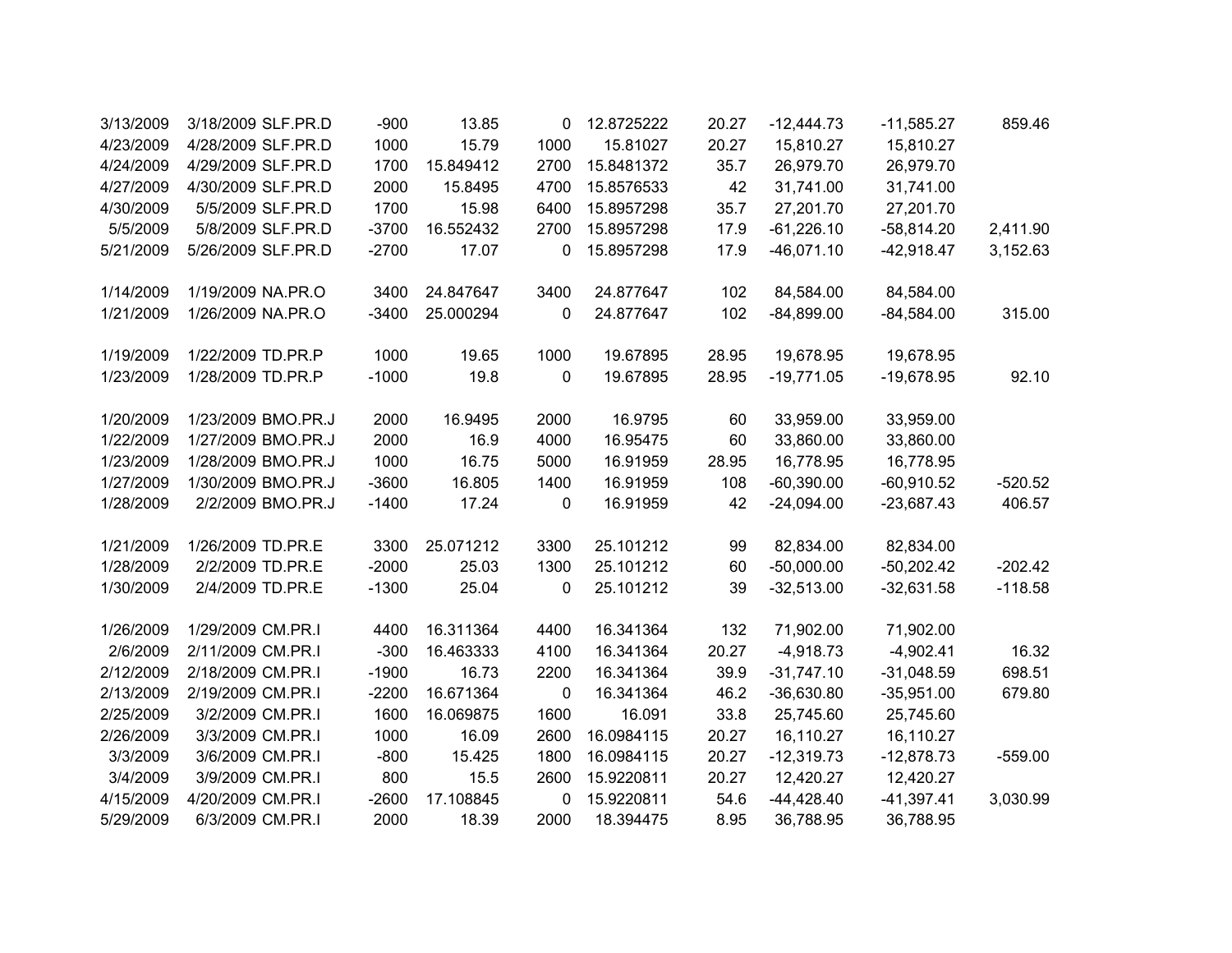| 6/25/2009 | 6/30/2009 CM.PR.I  | 1000    | 18.45     | 3000        | 18.4159667 | 8.95  | 18,458.95    | 18,458.95    |           |
|-----------|--------------------|---------|-----------|-------------|------------|-------|--------------|--------------|-----------|
| 6/29/2009 | 7/3/2009 CM.PR.I   | 1000    | 18.314    | 4000        | 18.3927125 | 8.95  | 18,322.95    | 18,322.95    |           |
| 6/30/2009 | 7/6/2009 CM.PR.I   | $-200$  | 18.34     | 3800        | 18.3927125 | 8.95  | $-3,659.05$  | $-3,678.54$  | $-19.49$  |
| 1/30/2009 | 2/4/2009 BNS.PR.X  | 2500    | 24.9132   | 2500        | 24.9432    | 75    | 62,358.00    | 62,358.00    |           |
| 2/2/2009  | 2/5/2009 BNS.PR.X  | $-2500$ | 24.95     | 0           | 24.9432    | 52.5  | $-62,322.50$ | $-62,358.00$ | $-35.50$  |
| 2/6/2009  | 2/11/2009 IAG.PR.C | 1000    | 21.8      | 1000        | 21.82027   | 20.27 | 21,820.27    | 21,820.27    |           |
| 2/20/2009 | 2/25/2009 IAG.PR.C | 2000    | 21.51     | 3000        | 21.6274233 | 42    | 43,062.00    | 43,062.00    |           |
| 2/24/2009 | 2/27/2009 IAG.PR.C | 200     | 21.51     | 3200        | 21.6264188 | 20.27 | 4,322.27     | 4,322.27     |           |
| 2/25/2009 | 3/2/2009 IAG.PR.C  | 1000    | 21.51     | 4200        | 21.6035262 | 20.27 | 21,530.27    | 21,530.27    |           |
| 3/10/2009 | 3/13/2009 IAG.PR.C | $-1800$ | 21.74     | 2400        | 21.6035262 | 37.8  | $-39,094.20$ | $-38,886.35$ | 207.85    |
| 3/11/2009 | 3/16/2009 IAG.PR.C | $-1000$ | 21.74     | 1400        | 21.6035262 | 20.27 | $-21,719.73$ | $-21,603.53$ | 116.20    |
| 3/12/2009 | 3/17/2009 IAG.PR.C | $-1400$ | 21.5      | 0           | 21.6035262 | 29.4  | $-30,070.60$ | $-30,244.94$ | $-174.34$ |
| 2/11/2009 | 2/17/2009 SLF.PR.B | 1700    | 16.649412 | 1700        | 16.670412  | 35.7  | 28,339.70    | 28,339.70    |           |
| 2/17/2009 | 2/20/2009 SLF.PR.B | $-1000$ | 16.57     | 700         | 16.670412  | 20.27 | $-16,549.73$ | $-16,670.41$ | $-120.68$ |
| 2/18/2009 | 2/23/2009 SLF.PR.B | $-700$  | 16.35     | $\mathbf 0$ | 16.670412  | 20.27 | $-11,424.73$ | $-11,669.29$ | $-244.56$ |
| 2/27/2009 | 3/4/2009 SLF.PR.B  | 1500    | 15.65     | 1500        | 15.671     | 31.5  | 23,506.50    | 23,506.50    |           |
| 3/10/2009 | 3/13/2009 SLF.PR.B | 4000    | 13.75     | 5500        | 14.2891818 | 84    | 55,084.00    | 55,084.00    |           |
| 3/18/2009 | 3/23/2009 SLF.PR.B | $-2500$ | 15.396    | 3000        | 14.2891818 | 52.5  | $-38,437.50$ | $-35,722.95$ | 2,714.55  |
| 3/19/2009 | 3/24/2009 SLF.PR.B | 1000    | 15.48     | 4000        | 14.5919539 | 20.27 | 15,500.27    | 15,500.27    |           |
| 3/20/2009 | 3/25/2009 SLF.PR.B | $-1300$ | 15.48     | 2700        | 14.5919539 | 27.3  | $-20,096.70$ | $-18,969.54$ | 1,127.16  |
| 3/23/2009 | 3/26/2009 SLF.PR.B | $-1700$ | 15.385882 | 1000        | 14.5919539 | 35.7  | $-26,120.30$ | $-24,806.32$ | 1,313.98  |
| 3/30/2009 | 4/2/2009 SLF.PR.B  | 1000    | 15.496    | 2000        | 15.0541119 | 20.27 | 15,516.27    | 15,516.27    |           |
| 3/31/2009 | 4/3/2009 SLF.PR.B  | $-2000$ | 15.84     | 0           | 15.0541119 | 42    | $-31,638.00$ | $-30,108.22$ | 1,529.78  |
| 5/21/2009 | 5/26/2009 SLF.PR.B | 1500    | 18.1      | 1500        | 18.1059667 | 8.95  | 27,158.95    | 27,158.95    |           |
| 5/21/2009 | 5/26/2009 SLF.PR.B | 1000    | 18.08     | 2500        | 18.09916   | 8.95  | 18,088.95    | 18,088.95    |           |
| 5/25/2009 | 5/28/2009 SLF.PR.B | $-200$  | 18.23     | 2300        | 18.09916   | 8.95  | $-3,637.05$  | $-3,619.83$  | 17.22     |
| 5/26/2009 | 5/29/2009 SLF.PR.B | $-2300$ | 18.252609 | $\pmb{0}$   | 18.09916   | 8.95  | $-41,972.05$ | $-41,628.07$ | 343.98    |
| 5/29/2009 | 6/3/2009 SLF.PR.B  | 2300    | 18.1      | 2300        | 18.1077826 | 17.9  | 41,647.90    | 41,647.90    |           |
| 6/1/2009  | 6/4/2009 SLF.PR.B  | 1000    | 18.15     | 3300        | 18.1232879 | 8.95  | 18,158.95    | 18,158.95    |           |
| 6/3/2009  | 6/8/2009 SLF.PR.B  | 1700    | 18        | 5000        | 18.08316   | 8.95  | 30,608.95    | 30,608.95    |           |
| 6/12/2009 | 6/17/2009 SLF.PR.B | $-1000$ | 18.39     | 4000        | 18.08316   | 8.95  | $-18,381.05$ | $-18,083.16$ | 297.89    |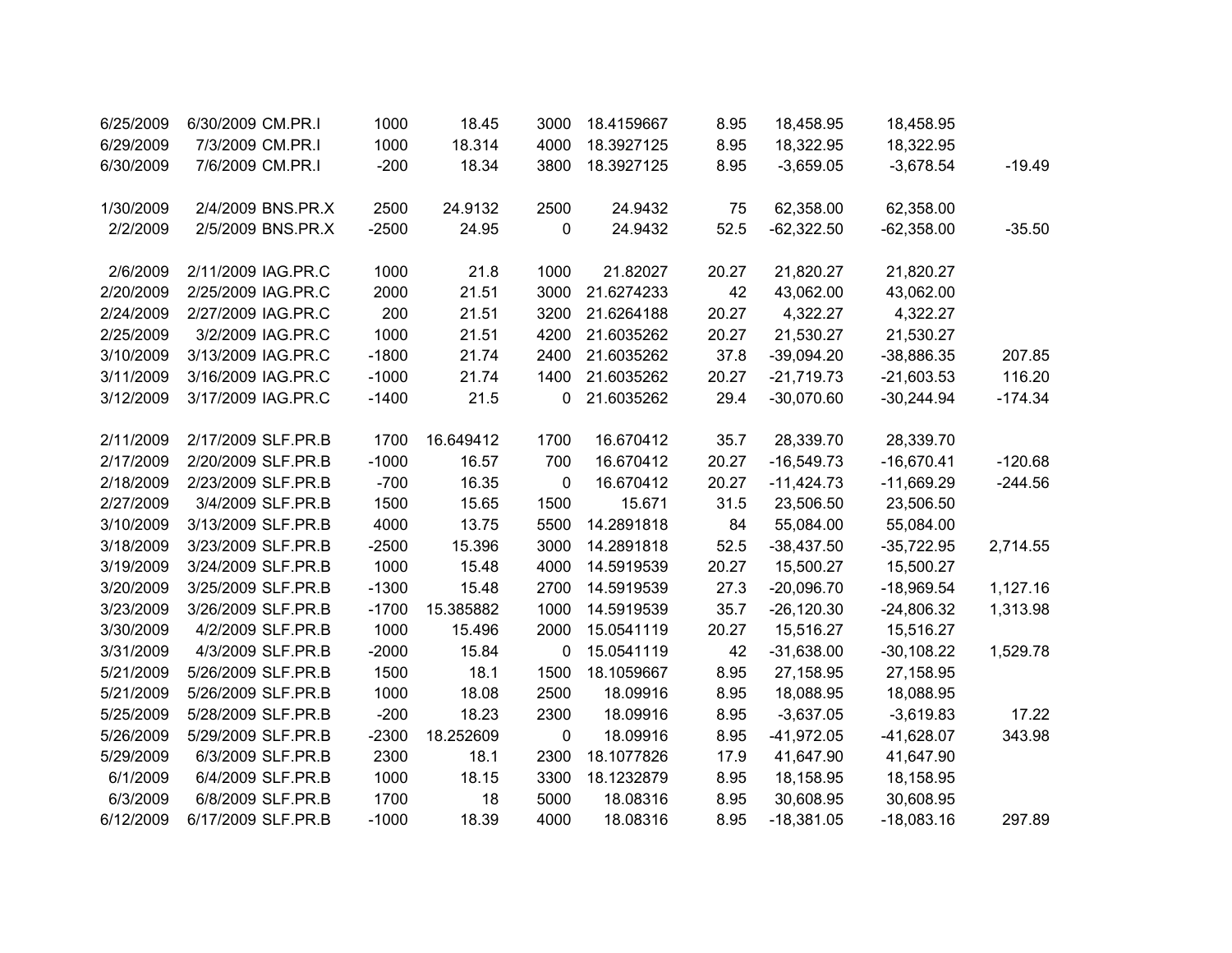| 6/18/2009 | 6/23/2009 SLF.PR.B | $-4000$ | 18.47     | 0           | 18.08316   | 44.75 | $-73,835.25$  | $-72,332.64$ | 1,502.61    |
|-----------|--------------------|---------|-----------|-------------|------------|-------|---------------|--------------|-------------|
| 2/13/2009 | 2/19/2009 PWF.PR.L | 1200    | 17.748333 | 1200        | 17.769333  | 25.2  | 21,323.20     | 21,323.20    |             |
| 2/18/2009 | 2/23/2009 PWF.PR.L | $-1200$ | 17.7      | $\pmb{0}$   | 17.769333  | 25.2  | $-21,214.80$  | $-21,323.20$ | $-108.40$   |
| 2/27/2009 | 3/4/2009 PWF.PR.L  | 1300    | 16.58     | 1300        | 16.601     | 27.3  | 21,581.30     | 21,581.30    |             |
| 3/5/2009  | 3/10/2009 PWF.PR.L | $-400$  | 16.1      | 900         | 16.601     | 20.27 | $-6,419.73$   | $-6,640.40$  | $-220.67$   |
| 3/9/2009  | 3/12/2009 PWF.PR.L | $-900$  | 15.133333 | $\mathbf 0$ | 16.601     | 20.27 | $-13,599.73$  | $-14,940.90$ | $-1,341.17$ |
| 4/7/2009  | 4/13/2009 PWF.PR.L | 1200    | 17.5      | 1200        | 17.521     | 25.2  | 21,025.20     | 21,025.20    |             |
| 4/9/2009  | 4/16/2009 PWF.PR.L | $-1200$ | 17.984167 | $\pmb{0}$   | 17.521     | 25.2  | $-21,555.80$  | $-21,025.20$ | 530.60      |
| 5/29/2009 | 6/3/2009 PWF.PR.L  | 1500    | 19.35     | 1500        | 19.3559667 | 8.95  | 29,033.95     | 29,033.95    |             |
| 6/9/2009  | 6/11/2009 PWF.PR.L | $-1500$ | 19.666667 | 0           | 19.3559667 | 8.95  | $-29,491.05$  | $-29,033.95$ | 457.10      |
| 6/17/2009 | 6/22/2009 PWF.PR.L | 1100    | 19.347273 | 1100        | 19.3635457 | 17.9  | 21,299.90     | 21,299.90    |             |
| 6/23/2009 | 6/26/2009 PWF.PR.L | 500     | 19.64     | 1600        | 19.4555314 | 8.95  | 9,828.95      | 9,828.95     |             |
| 6/26/2009 | 7/2/2009 PWF.PR.L  | $-1600$ | 19.833125 | 0           | 19.4555314 | 8.95  | $-31,724.05$  | $-31,128.85$ | 595.20      |
| 2/17/2009 | 2/20/2009 YPG.PR.B | 3200    | 12.66     | 3200        | 12.681     | 67.2  | 40,579.20     | 40,579.20    |             |
| 4/6/2009  | 4/9/2009 YPG.PR.B  | 1400    | 11.75     | 4600        | 12.4040435 | 29.4  | 16,479.40     | 16,479.40    |             |
| 5/4/2009  | 5/7/2009 YPG.PR.B  | $-3600$ | 14.754444 | 1000        | 12.4040435 | 108   | $-53,008.00$  | $-44,654.56$ | 8,353.44    |
| 5/5/2009  | 5/8/2009 YPG.PR.B  | $-1000$ | 14.905    | 0           | 12.4040435 | 8.95  | $-14,896.05$  | $-12,404.04$ | 2,492.01    |
| 2/18/2009 | 2/23/2009 SLF.PR.C | 700     | 14.998571 | 700         | 15.0275281 | 20.27 | 10,519.27     | 10,519.27    |             |
| 2/20/2009 | 2/25/2009 SLF.PR.C | $-700$  | 15.292857 | 0           | 15.0275281 | 20.27 | $-10,684.73$  | $-10,519.27$ | 165.46      |
| 4/22/2009 | 4/27/2009 SLF.PR.C | 2700    | 15.79963  | 2700        | 15.82063   | 56.7  | 42,715.70     | 42,715.70    |             |
| 4/23/2009 | 4/28/2009 SLF.PR.C | 3900    | 15.71     | 6600        | 15.7676668 | 81.9  | 61,350.90     | 61,350.90    |             |
| 5/4/2009  | 5/7/2009 SLF.PR.C  | $-1600$ | 16.3775   | 5000        | 15.7676668 | 48    | $-26, 156.00$ | $-25,228.27$ | 927.73      |
| 5/5/2009  | 5/8/2009 SLF.PR.C  | $-1800$ | 16.586111 | 3200        | 15.7676668 | 17.9  | $-29,837.10$  | $-28,381.80$ | 1,455.30    |
| 5/6/2009  | 5/11/2009 SLF.PR.C | $-1000$ | 16.55     | 2200        | 15.7676668 | 8.95  | $-16,541.05$  | $-15,767.67$ | 773.38      |
| 5/12/2009 | 5/15/2009 SLF.PR.C | $-1000$ | 16.8      | 1200        | 15.7676668 | 8.95  | $-16,791.05$  | $-15,767.67$ | 1,023.38    |
| 5/15/2009 | 5/21/2009 SLF.PR.C | 3900    | 16.718718 | 5100        | 16.500402  | 27.85 | 65,230.85     | 65,230.85    |             |
| 5/19/2009 | 5/22/2009 SLF.PR.C | 1500    | 16.796667 | 6600        | 16.569091  | 8.95  | 25,203.95     | 25,203.95    |             |
| 5/25/2009 | 5/28/2009 SLF.PR.C | $-1000$ | 16.79     | 5600        | 16.569091  | 8.95  | $-16,781.05$  | $-16,569.09$ | 211.96      |
| 6/2/2009  | 6/5/2009 SLF.PR.C  | 1000    | 16.8      | 6600        | 16.6054333 | 8.95  | 16,808.95     | 16,808.95    |             |
| 6/12/2009 | 6/17/2009 SLF.PR.C | $-700$  | 17.05     | 5900        | 16.6054333 | 8.95  | $-11,926.05$  | $-11,623.80$ | 302.25      |
| 6/16/2009 | 6/19/2009 SLF.PR.C | $-1000$ | 17.032    | 4900        | 16.6054333 | 8.95  | $-17,023.05$  | $-16,605.43$ | 417.62      |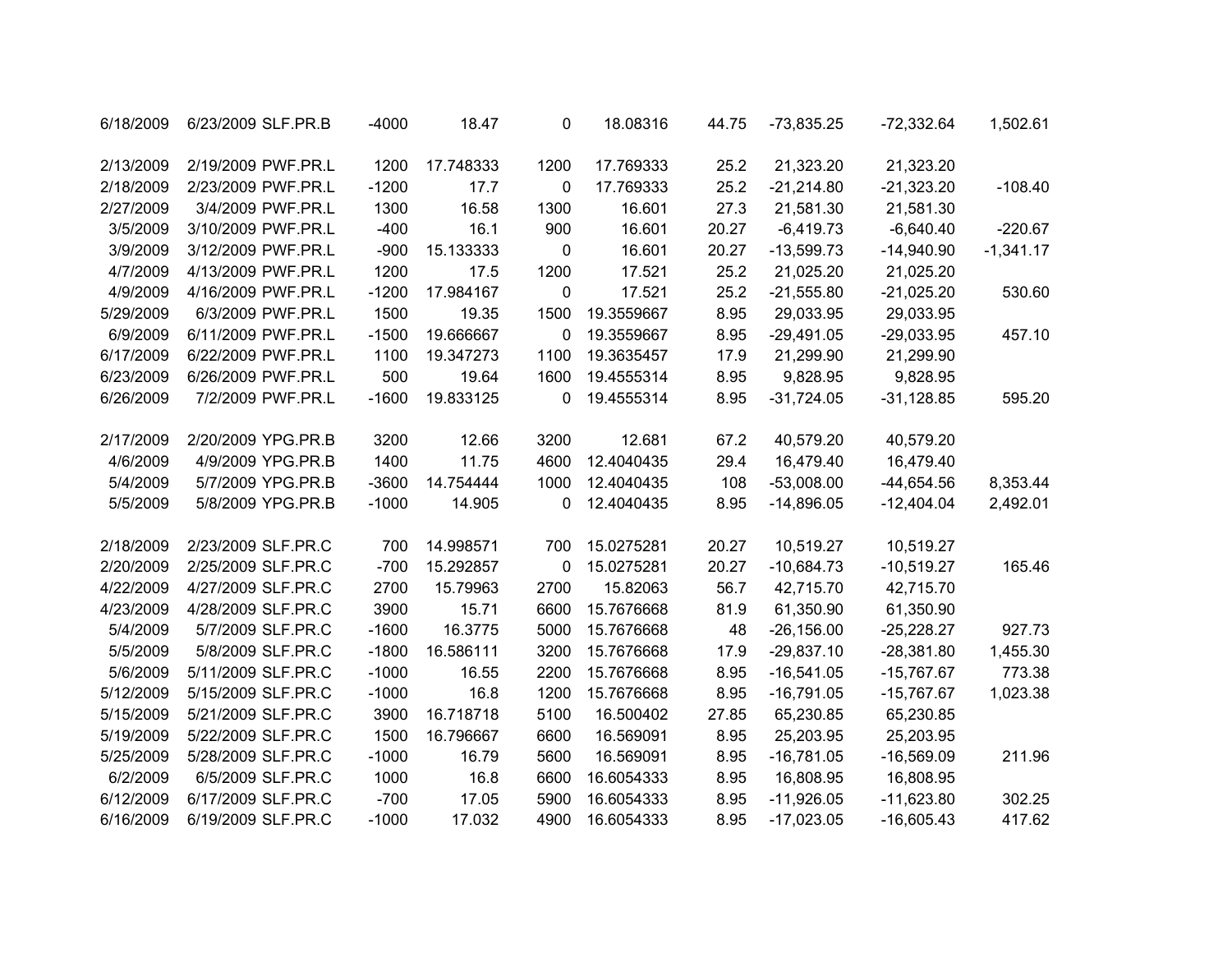|             | 67,901.10    | 67,901.10    | 86.1  | 16.561244  | 4100        | 16.540244 | 4100    | 2/24/2009 CM.PR.H  | 2/19/2009 |
|-------------|--------------|--------------|-------|------------|-------------|-----------|---------|--------------------|-----------|
| $-123.04$   | $-29,810.24$ | $-29,687.20$ | 37.8  | 16.561244  | 2300        | 16.513889 | $-1800$ | 3/2/2009 CM.PR.H   | 2/25/2009 |
| $-338.14$   | $-11,592.87$ | $-11,254.73$ | 20.27 | 16.561244  | 1600        | 16.107143 | $-700$  | 3/5/2009 CM.PR.H   | 3/2/2009  |
|             | 12,256.27    | 12,256.27    | 20.27 | 16.1476085 | 2400        | 15.295    | 800     | 3/12/2009 CM.PR.H  | 3/9/2009  |
|             | 42,889.80    | 42,889.80    | 58.8  | 15.700781  | 5200        | 15.296786 | 2800    | 3/15/2009 CM.PR.H  | 3/10/2009 |
| 784.18      | $-10,990.55$ | $-11,774.73$ | 20.27 | 15.700781  | 4500        | 16.85     | $-700$  | 4/7/2009 CM.PR.H   | 4/2/2009  |
| 1,329.04    | $-17,270.86$ | $-18,599.90$ | 23.1  | 15.700781  | 3400        | 16.93     | $-1100$ | 4/8/2009 CM.PR.H   | 4/3/2009  |
| 3,191.55    | $-39,251.95$ | $-42,443.50$ | 52.5  | 15.700781  | 900         | 16.9984   | $-2500$ | 4/14/2009 CM.PR.H  | 4/8/2009  |
| 1,384.03    | $-14,130.70$ | $-15,514.73$ | 20.27 | 15.700781  | $\mathbf 0$ | 17.261111 | $-900$  | 4/16/2009 CM.PR.H  | 4/13/2009 |
|             | 28,328.95    | 28,328.95    | 8.95  | 18.8859667 | 1500        | 18.88     | 1500    | 6/15/2009 CM.PR.H  | 6/10/2009 |
|             | 22,786.95    | 22,786.95    | 8.95  | 18.931815  | 2700        | 18.981667 | 1200    | 6/16/2009 CM.PR.H  | 6/11/2009 |
|             | 73,996.85    | 73,996.85    | 26.85 | 18.9564775 | 6600        | 18.966667 | 3900    | 6/17/2009 CM.PR.H  | 6/12/2009 |
| $-550.45$   | $-45,495.55$ | $-44,945.10$ | 17.9  | 18.9564775 | 4200        | 18.734583 | $-2400$ | 6/30/2009 CM.PR.H  | 6/25/2009 |
|             | 18,658.95    | 18,658.95    | 8.95  | 18.8992607 | 5200        | 18.65     | 1000    | 7/2/2009 CM.PR.H   | 6/26/2009 |
|             | 18,658.95    | 18,658.95    | 8.95  | 18.8605009 | 6200        | 18.65     | 1000    | 7/3/2009 CM.PR.H   | 6/29/2009 |
| $-72.86$    | $-5,658.15$  | $-5,585.29$  | 6.71  | 18.8605009 | 5900        | 18.64     | $-300$  | 7/6/2009 CM.PR.H   | 6/30/2009 |
| $-23.29$    | $-1,886.05$  | $-1,862.76$  | 2.24  | 18.8605009 | 5800        | 18.65     | $-100$  | 7/6/2009 CM.PR.H   | 6/30/2009 |
|             |              |              |       |            |             |           |         |                    |           |
|             | 29,318.90    | 29,318.90    | 39.9  | 15.431     | 1900        | 15.41     | 1900    | 2/26/2009 CM.PR.J  | 2/23/2009 |
|             | 30,562.00    | 30,562.00    | 42    | 15.3540769 | 3900        | 15.26     | 2000    | 3/2/2009 CM.PR.J   | 2/25/2009 |
|             | 4,400.27     | 4,400.27     | 20.27 | 15.3050405 | 4200        | 14.6      | 300     | 3/5/2009 CM.PR.J   | 3/2/2009  |
| $-364.30$   | $-12,244.03$ | $-11,879.73$ | 20.27 | 15.3050405 | 3400        | 14.875    | $-800$  | 3/9/2009 CM.PR.J   | 3/4/2009  |
| $-1,321.66$ | $-24,488.06$ | $-23,166.40$ | 33.6  | 15.3050405 | 1800        | 14.5      | $-1600$ | 3/12/2009 CM.PR.J  | 3/9/2009  |
| $-1,478.87$ | $-27,549.07$ | $-26,070.20$ | 37.8  | 15.3050405 | 0           | 14.504444 | $-1800$ | 3/13/2009 CM.PR.J  | 3/10/2009 |
|             |              |              |       |            |             |           |         |                    |           |
|             | 16,220.27    | 16,220.27    | 20.27 | 16.22027   | 1000        | 16.2      | 1000    | 2/27/2009 PWF.PR.K | 2/24/2009 |
|             | 16,120.27    | 16,120.27    | 20.27 | 16.17027   | 2000        | 16.1      | 1000    | 3/4/2009 PWF.PR.K  | 2/27/2009 |
|             | 9,258.27     | 9,258.27     | 20.27 | 15.9995424 | 2600        | 15.396667 | 600     | 3/9/2009 PWF.PR.K  | 3/5/2009  |
|             | 14,270.27    | 14,270.27    | 20.27 | 15.5191889 | 3600        | 14.25     | 1000    | 3/12/2009 PWF.PR.K | 3/9/2009  |
|             | 34,528.30    | 34,528.30    | 48.3  | 15.3215897 | 5900        | 14.991304 | 2300    | 3/19/2009 PWF.PR.K | 3/16/2009 |
| 2,793.72    | $-90,397.38$ | $-93,191.10$ | 123.9 | 15.3215897 | $\mathbf 0$ | 15.816102 | $-5900$ | 4/2/2009 PWF.PR.K  | 3/30/2009 |
|             | 28,067.90    | 28,067.90    | 17.9  | 18.7119333 | 1500        | 18.7      | 1500    | 6/3/2009 PWF.PR.K  | 5/29/2009 |
|             | 35,976.95    | 35,976.95    | 8.95  | 18.8367204 | 3400        | 18.930526 | 1900    | 6/4/2009 PWF.PR.K  | 6/1/2009  |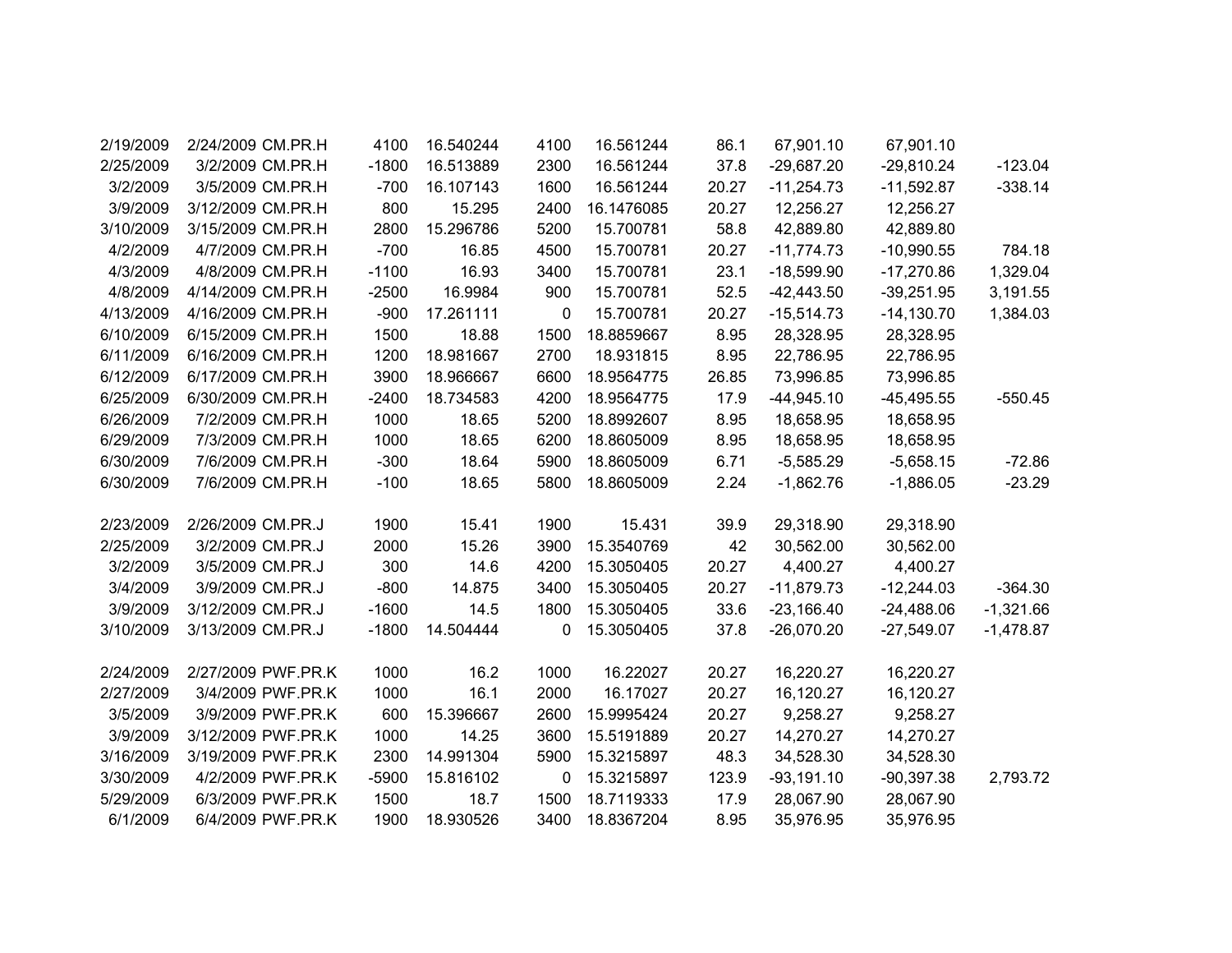| 6/8/2009  | 6/10/2009 PWF.PR.K | $-1000$ | 19.13     | 2400 | 18.8367204 | 8.95  | $-19,121.05$ | $-18,836.72$ | 284.33      |
|-----------|--------------------|---------|-----------|------|------------|-------|--------------|--------------|-------------|
| 6/9/2009  | 6/12/2009 PWF.PR.K | $-100$  | 19.2      | 2300 | 18.8367204 | 8.95  | $-1,911.05$  | $-1,883.67$  | 27.38       |
| 6/12/2009 | 6/17/2009 PWF.PR.K | 2000    | 18.87     | 4300 | 18.8563621 | 17.9  | 37,757.90    | 37,757.90    |             |
| 6/15/2009 | 6/18/2009 PWF.PR.K | 1200    | 18.75     | 5500 | 18.8364104 | 17.9  | 22,517.90    | 22,517.90    |             |
| 6/18/2009 | 6/23/2009 PWF.PR.K | $-3200$ | 19.022253 | 2300 | 18.8364104 | 26.85 | $-60,844.36$ | $-60,276.51$ | 567.85      |
| 6/18/2009 | 6/23/2009 PWF.PR.K | $-1100$ | 19.090718 | 1200 | 18.8364104 | 17.9  | $-20,981.89$ | $-20,720.05$ | 261.84      |
| 6/19/2009 | 6/24/2009 PWF.PR.K | $-700$  | 19.24     | 500  | 18.8364104 | 8.95  | $-13,459.05$ | $-13,185.49$ | 273.56      |
| 6/29/2009 | 7/2/2009 PWF.PR.K  | 2000    | 19.12     | 2500 | 19.0704421 | 17.9  | 38,257.90    | 38,257.90    |             |
|           |                    |         |           |      |            |       |              |              |             |
| 2/24/2009 | 2/27/2009 GWO.PR.G | 2000    | 17.19     | 2000 | 17.211     | 42    | 34,422.00    | 34,422.00    |             |
| 2/25/2009 | 3/2/2009 GWO.PR.G  | 300     | 17.2      | 2300 | 17.2183783 | 20.27 | 5,180.27     | 5,180.27     |             |
| 2/26/2009 | 3/3/2009 GWO.PR.G  | 1000    | 17.75     | 3300 | 17.3856182 | 20.27 | 17,770.27    | 17,770.27    |             |
| 2/27/2009 | 3/4/2009 GWO.PR.G  | $-2000$ | 17.294    | 1300 | 17.3856182 | 42    | $-34,546.00$ | $-34,771.24$ | $-225.24$   |
| 2/27/2009 | 3/4/2009 GWO.PR.G  | 400     | 17.0875   | 1700 | 17.3273963 | 20.27 | 6,855.27     | 6,855.27     |             |
| 3/2/2009  | 3/5/2009 GWO.PR.G  | 2200    | 17.055455 | 3900 | 17.1858397 | 46.2  | 37,568.20    | 37,568.20    |             |
| 3/3/2009  | 3/6/2009 GWO.PR.G  | $-800$  | 17.2      | 3100 | 17.1858397 | 20.27 | $-13,739.73$ | $-13,748.67$ | $-8.94$     |
| 3/3/2009  | 3/6/2009 GWO.PR.G  | 500     | 17.212    | 3600 | 17.1951036 | 20.27 | 8,626.27     | 8,626.27     |             |
| 3/13/2009 | 3/18/2009 GWO.PR.G | $-1300$ | 16.302308 | 2300 | 17.1951036 | 27.3  | $-21,165.70$ | $-22,353.63$ | $-1,187.93$ |
| 3/16/2009 | 3/19/2009 GWO.PR.G | $-2300$ | 16.3      | 0    | 17.1951036 | 48.3  | $-37,441.70$ | $-39,548.74$ | $-2,107.04$ |
| 5/4/2009  | 5/7/2009 GWO.PR.G  | 1700    | 18.95     | 1700 | 18.98      | 51    | 32,266.00    | 32,266.00    |             |
| 5/5/2009  | 5/8/2009 GWO.PR.G  | 4000    | 19        | 5700 | 18.9987456 | 26.85 | 76,026.85    | 76,026.85    |             |
| 5/15/2009 | 5/21/2009 GWO.PR.G | $-3200$ | 19.9425   | 2500 | 18.9987456 | 35.8  | $-63,780.20$ | $-60,795.99$ | 2,984.21    |
| 5/19/2009 | 5/22/2009 GWO.PR.G | $-2500$ | 20.0444   | 0    | 18.9987456 | 17.9  | $-50,093.10$ | $-47,496.86$ | 2,596.24    |
|           |                    |         |           |      |            |       |              |              |             |
| 3/11/2009 | 3/16/2009 CU.PR.B  | 1000    | 21.5      | 1000 | 21.52027   | 20.27 | 21,520.27    | 21,520.27    |             |
| 3/12/2009 | 3/17/2009 CU.PR.B  | 2000    | 21.5      | 3000 | 21.5207567 | 42    | 43,042.00    | 43,042.00    |             |
| 3/13/2009 | 3/18/2009 CU.PR.B  | 1000    | 21.5      | 4000 | 21.520635  | 20.27 | 21,520.27    | 21,520.27    |             |
| 4/3/2009  | 4/8/2009 CU.PR.B   | $-900$  | 22.75     | 3100 | 21.520635  | 20.27 | $-20,454.73$ | $-19,368.57$ | 1,086.16    |
| 4/8/2009  | 4/14/2009 CU.PR.B  | $-900$  | 22.9      | 2200 | 21.520635  | 20.27 | $-20,589.73$ | $-19,368.57$ | 1,221.16    |
| 4/9/2009  | 4/16/2009 CU.PR.B  | $-1800$ | 23.3      | 400  | 21.520635  | 37.8  | $-41,902.20$ | $-38,737.14$ | 3,165.06    |
|           |                    |         |           |      |            |       |              |              |             |
| 3/20/2009 | 3/25/2009 BMO.PR.O | 1000    | 25.116    | 1000 | 25.13627   | 20.27 | 25,136.27    | 25,136.27    |             |
| 3/23/2009 | 3/26/2009 BMO.PR.O | 1000    | 25.1      | 2000 | 25.12827   | 20.27 | 25,120.27    | 25,120.27    |             |
| 3/25/2009 | 3/30/2009 BMO.PR.O | 1000    | 25.03     | 3000 | 25.10227   | 20.27 | 25,050.27    | 25,050.27    |             |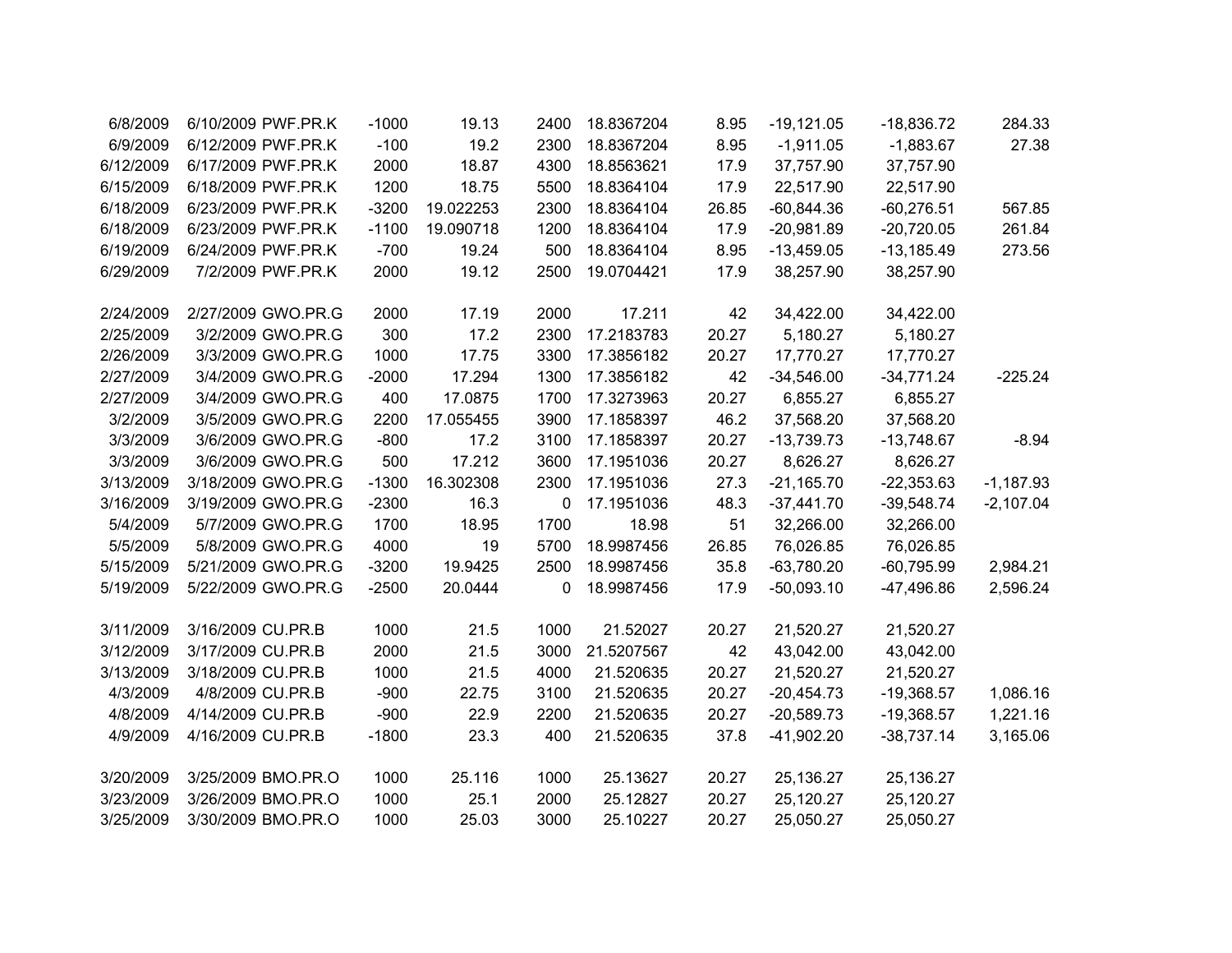| 3/31/2009 | 4/3/2009 BMO.PR.O  | 1000    | 25.09     | 4000        | 25.10427   | 20.27 | 25,110.27     | 25,110.27     |          |
|-----------|--------------------|---------|-----------|-------------|------------|-------|---------------|---------------|----------|
| 4/24/2009 | 4/29/2009 BMO.PR.O | $-1000$ | 26.6      | 3000        | 25.10427   | 20.27 | $-26,579.73$  | $-25, 104.27$ | 1,475.46 |
| 4/30/2009 | 5/5/2009 BMO.PR.O  | $-1000$ | 26.9      | 2000        | 25.10427   | 20.27 | $-26,879.73$  | $-25, 104.27$ | 1,775.46 |
| 5/1/2009  | 5/6/2009 BMO.PR.O  | $-500$  | 27.25     | 1500        | 25.10427   | 20.27 | $-13,604.73$  | $-12,552.14$  | 1,052.60 |
| 5/15/2009 | 5/21/2009 BMO.PR.O | $-100$  | 26.9      | 1400        | 25.10427   | 8.95  | $-2,681.05$   | $-2,510.43$   | 170.62   |
| 6/4/2009  | 6/9/2009 BMO.PR.O  | $-1400$ | 27.01     | $\pmb{0}$   | 25.10427   | 8.95  | $-37,805.05$  | $-35,145.98$  | 2,659.07 |
| 6/11/2009 | 6/16/2009 BMO.PR.O | 3100    | 27.019355 | 3100        | 27.0280163 | 26.85 | 83,786.85     | 83,786.85     |          |
| 6/16/2009 | 6/19/2009 BMO.PR.O | $-500$  | 27.45     | 2600        | 27.0280163 | 8.95  | $-13,716.05$  | $-13,514.01$  | 202.04   |
| 6/24/2009 | 6/29/2009 BMO.PR.O | $-100$  | 27.34     | 2500        | 27.0280163 | 8.95  | $-2,725.05$   | $-2,702.80$   | 22.25    |
| 6/26/2009 | 7/2/2009 BMO.PR.O  | 1000    | 27.34     | 3500        | 27.1197116 | 8.95  | 27,348.95     | 27,348.95     |          |
| 6/30/2009 | 7/3/2009 BMO.PR.O  | $-2000$ | 27.565    | 1500        | 27.1197116 | 17.9  | $-55, 112.10$ | $-54,239.42$  | 872.68   |
|           |                    |         |           |             |            |       |               |               |          |
| 4/2/2009  | 4/7/2009 CM.PR.M   | 1000    | 25.16     | 1000        | 25.18027   | 20.27 | 25,180.27     | 25,180.27     |          |
| 4/3/2009  | 4/8/2009 CM.PR.M   | 1000    | 25.195    | 2000        | 25.19777   | 20.27 | 25,215.27     | 25,215.27     |          |
| 5/1/2009  | 5/6/2009 CM.PR.M   | $-2000$ | 26.9      | $\mathbf 0$ | 25.19777   | 42    | $-53,758.00$  | $-50,395.54$  | 3,362.46 |
| 6/3/2009  | 6/8/2009 CM.PR.M   | 1000    | 26.85     | 1000        | 26.85895   | 8.95  | 26,858.95     | 26,858.95     |          |
| 6/4/2009  | 6/9/2009 CM.PR.M   | 2300    | 26.83     | 3300        | 26.844197  | 17.9  | 61,726.90     | 61,726.90     |          |
| 6/25/2009 | 6/30/2009 CM.PR.M  | $-3300$ | 26.93     | 0           | 26.844197  | 26.85 | $-88,842.15$  | $-88,585.85$  | 256.30   |
|           |                    |         |           |             |            |       |               |               |          |
| 4/3/2009  | 4/8/2009 TD.PR.K   | 1000    | 25.19     | 1000        | 25.21027   | 20.27 | 25,210.27     | 25,210.27     |          |
| 4/14/2009 | 4/17/2009 TD.PR.K  | $-1000$ | 25.45     | $\mathbf 0$ | 25.21027   | 20.27 | $-25,429.73$  | $-25,210.27$  | 219.46   |
| 4/8/2009  | 4/14/2009 HSB.PR.E | 1500    | 25.168667 | 1500        | 25.189667  | 31.5  | 37,784.50     | 37,784.50     |          |
| 4/9/2009  | 4/15/2009 HSB.PR.E | 1600    | 25.23     | 3100        | 25.2213227 | 33.6  | 40,401.60     | 40,401.60     |          |
| 4/14/2009 | 4/17/2009 HSB.PR.E | 1000    | 25.24     | 4100        | 25.2308221 | 20.27 | 25,260.27     | 25,260.27     |          |
| 5/12/2009 | 5/15/2009 HSB.PR.E | $-1000$ | 26.94     | 3100        | 25.2308221 | 8.95  | $-26,931.05$  | $-25,230.82$  | 1,700.23 |
| 5/15/2009 | 5/21/2009 HSB.PR.E | 1000    | 26.38     | 4100        | 25.5132923 | 8.95  | 26,388.95     | 26,388.95     |          |
| 6/3/2009  | 6/8/2009 HSB.PR.E  | $-1900$ | 26.924737 | 2200        | 25.5132923 | 17.9  | $-51,139.10$  | $-48,475.26$  | 2,663.84 |
| 6/11/2009 | 6/16/2009 HSB.PR.E | $-2200$ | 26.927273 | $\mathbf 0$ | 25.5132923 | 17.9  | $-59,222.10$  | $-56, 129.24$ | 3,092.86 |
| 6/25/2009 | 6/30/2009 HSB.PR.E | 1000    | 26.892    | 1000        | 26.90095   | 8.95  | 26,900.95     | 26,900.95     |          |
| 6/26/2009 | 7/2/2009 HSB.PR.E  | $-1000$ | 27.35     | 0           | 26.90095   | 8.95  | $-27,341.05$  | $-26,900.95$  | 440.10   |
|           |                    |         |           |             |            |       |               |               |          |
| 5/4/2009  | 5/6/2009 BPO.PR.H  | 4200    | 15.6      | 4200        | 15.63      | 126   | 65,646.00     | 65,646.00     |          |
| 6/11/2009 | 6/16/2009 BPO.PR.H | $-1000$ | 18.122    | 3200        | 15.63      | 8.95  | $-18, 113.05$ | $-15,630.00$  | 2,483.05 |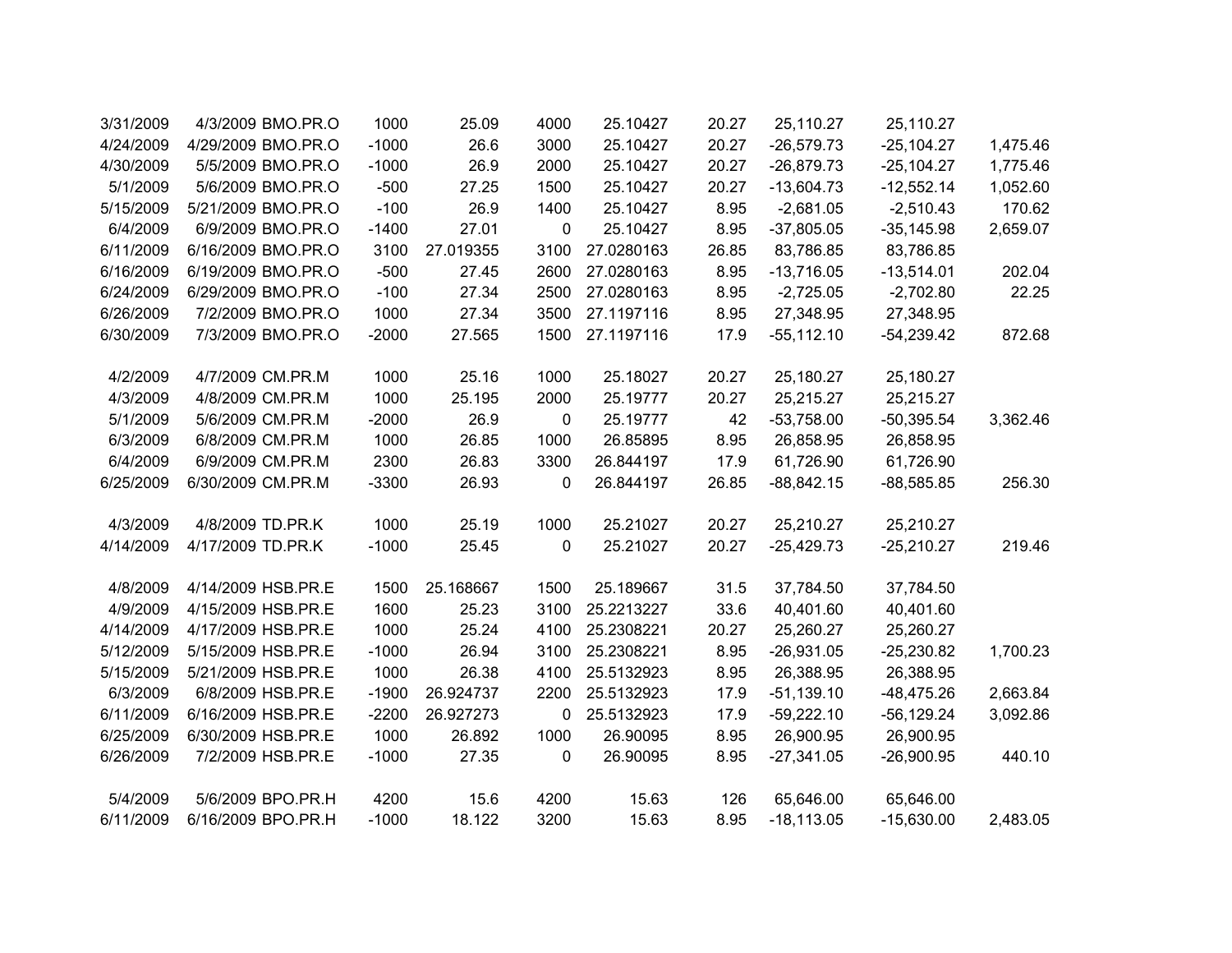| 5/19/2009 | 5/22/2009 GWO.PR.F | 1000    | 22.15     | 1000 | 22.15895   | 8.95  | 22,158.95    | 22,158.95    |          |
|-----------|--------------------|---------|-----------|------|------------|-------|--------------|--------------|----------|
| 5/20/2009 | 5/25/2009 GWO.PR.F | $-1000$ | 22.4      | 0    | 22.15895   | 8.95  | $-22,391.05$ | $-22,158.95$ | 232.10   |
| 5/20/2009 | 5/25/2009 POW.PR.D | 2200    | 18.65     | 2200 | 18.6581364 | 17.9  | 41,047.90    | 41,047.90    |          |
| 5/21/2009 | 5/26/2009 POW.PR.D | 1000    | 18.8      | 3200 | 18.7052656 | 8.95  | 18,808.95    | 18,808.95    |          |
| 5/26/2009 | 5/29/2009 POW.PR.D | 2200    | 18.739545 | 5400 | 18.7225461 | 17.9  | 41,244.90    | 41,244.90    |          |
| 5/29/2009 | 6/3/2009 POW.PR.D  | $-1000$ | 18.78     | 4400 | 18.7225461 | 8.95  | $-18,771.05$ | $-18,722.55$ | 48.50    |
| 6/12/2009 | 6/17/2009 POW.PR.D | $-600$  | 19.25     | 3800 | 18.7225461 | 8.95  | $-11,541.05$ | $-11,233.53$ | 307.52   |
| 6/17/2009 | 6/22/2009 POW.PR.D | $-2800$ | 19.513214 | 1000 | 18.7225461 | 26.85 | $-54,610.15$ | $-52,423.13$ | 2,187.02 |
| 6/19/2009 | 6/24/2009 POW.PR.D | $-1000$ | 19.435    | 0    | 18.7225461 | 8.95  | $-19,426.05$ | $-18,722.55$ | 703.50   |
| 5/26/2009 | 5/29/2009 POW.PR.B | 1000    | 20.068    | 1000 | 20.07695   | 8.95  | 20,076.95    | 20,076.95    |          |
| 6/12/2009 | 6/17/2009 POW.PR.B | 500     | 20.25     | 1500 | 20.1406    | 8.95  | 10,133.95    | 10,133.95    |          |
| 6/16/2009 | 6/19/2009 POW.PR.B | 2700    | 20.303448 | 4200 | 20.2538118 | 35.8  | 54,855.11    | 54,855.11    |          |
| 6/16/2009 | 6/19/2009 POW.PR.B | 500     | 20.4      | 4700 | 20.2693637 | 0     | 10,200.00    | 10,200.00    |          |
| 6/16/2009 | 6/19/2009 POW.PR.B | 300     | 20.38     | 5000 | 20.2765399 | 2.69  | 6,116.69     | 6,116.69     |          |
| 6/17/2009 | 6/22/2009 POW.PR.B | 1000    | 20.15     | 6000 | 20.2569416 | 8.95  | 20,158.95    | 20,158.95    |          |
| 5/27/2009 | 6/1/2009 RY.PR.W   | 1000    | 19.7      | 1000 | 19.70895   | 8.95  | 19,708.95    | 19,708.95    |          |
| 6/1/2009  | 6/4/2009 RY.PR.W   | $-1000$ | 19.7      | 0    | 19.70895   | 8.95  | $-19,691.05$ | $-19,708.95$ | $-17.90$ |
| 6/11/2009 | 6/16/2009 BPO.PR.K | 1000    | 16.5      | 1000 | 16.50895   | 8.95  | 16,508.95    | 16,508.95    |          |
| 6/12/2009 | 6/17/2009 TD.PR.O  | 1000    | 19.95     | 1000 | 19.95895   | 8.95  | 19,958.95    | 19,958.95    |          |
| 6/25/2009 | 6/30/2009 TD.PR.O  | $-1000$ | 20.07     | 0    | 19.95895   | 8.95  | $-20,061.05$ | $-19,958.95$ | 102.10   |
| 6/19/2009 | 6/24/2009 POW.PR.A | 1000    | 21.247    | 1000 | 21.25595   | 8.95  | 21,255.95    | 21,255.95    |          |
| 6/19/2009 | 6/24/2009 PWF.PR.F | 1000    | 20        | 1000 | 20.00895   | 8.95  | 20,008.95    | 20,008.95    |          |
| 6/26/2009 | 7/2/2009 PWF.PR.F  | 1600    | 20.05     | 2600 | 20.0376538 | 8.95  | 32,088.95    | 32,088.95    |          |
| 6/29/2009 | 7/3/2009 PWF.PR.F  | 3000    | 20.1      | 5600 | 20.0758482 | 26.85 | 60,326.85    | 60,326.85    |          |
| 6/25/2009 | 6/30/2009 MFC.PR.D | 2300    | 26.553891 | 2300 | 26.5616953 | 17.95 | 61,091.90    | 61,091.90    |          |